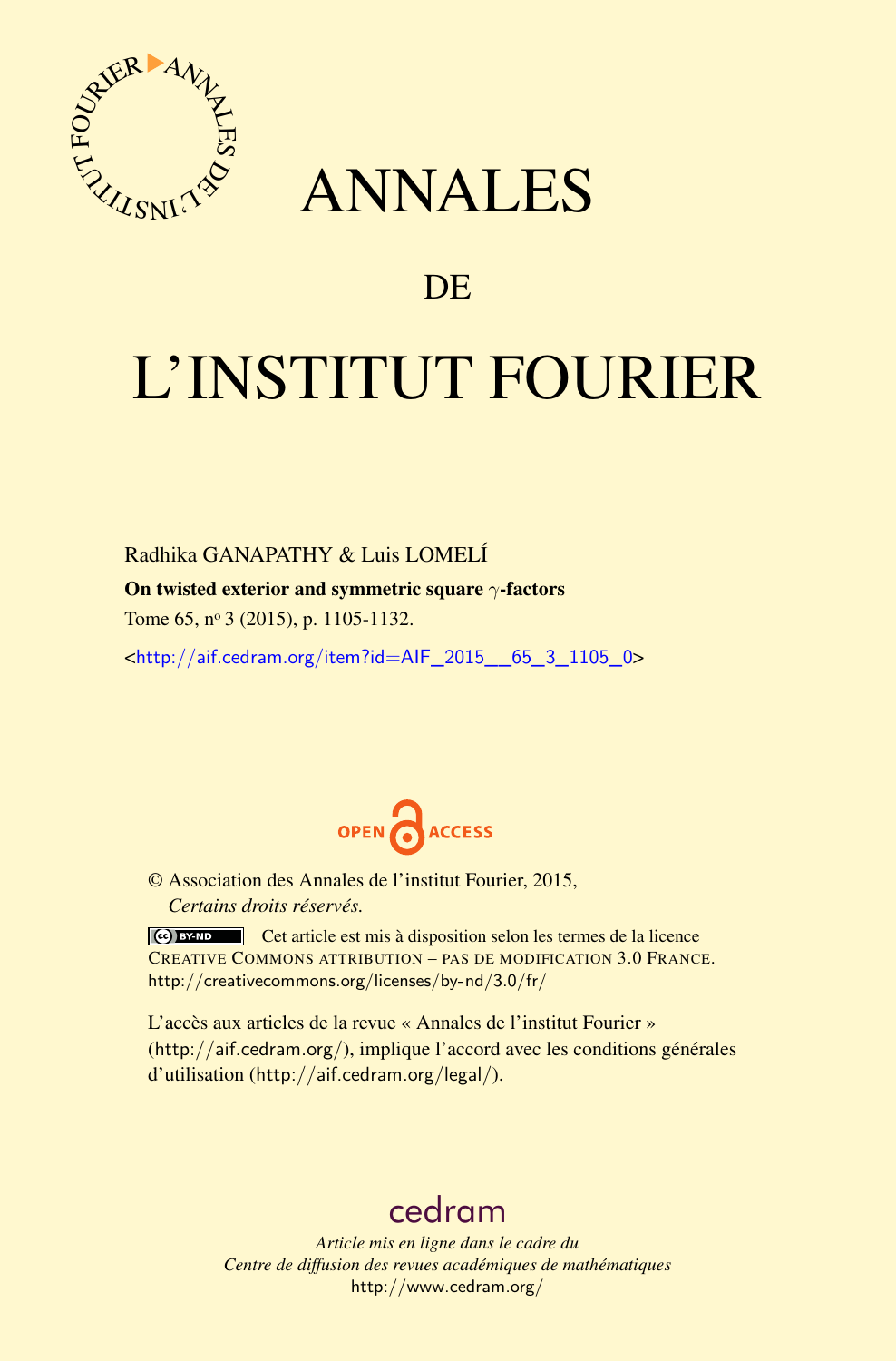#### ON TWISTED EXTERIOR AND SYMMETRIC SQUARE *γ*-FACTORS

#### **by Radhika GANAPATHY & Luis LOMELÍ**

Abstract. — We establish the existence and uniqueness of twisted exterior and symmetric square *γ*-factors in positive characteristic by studying the Siegel Levi case of generalized spinor groups. The corresponding theory in characteristic zero is due to Shahidi. In addition, in characteristic *p* we prove that these twisted local factors are compatible with the local Langlands correspondence. As a consequence, still in characteristic *p*, we obtain a proof of the stability property of *γ*-factors under twists by highly ramified characters. Next we use the results on the compatibility of the Langlands-Shahidi local coefficients with the Deligne-Kazhdan theory over close local fields to show that the twisted symmetric and exterior square *γ*-factors, *L*-functions and *ε*-factors are preserved. Furthermore, we obtain a formula for Plancherel measures in terms of local factors and we also show that they are preserved over close local fields.

Résumé. — On établit l'existence et l'unicité des facteurs *γ* des carrés extérieurs et symétriques tordus en caractéristique positive en étudiant le sous groupe de Siegel Lévi d'un groupe spinoriel généralisé. La théorie en caractéristique zéro est due à Shahidi. En caractéristique *p*, on prouve que les facteurs tordus sont compatibles avec la correspondance de Langlands. Comme conséquence, on prouve une propriété de stabilité des facteurs *γ* tordus par un caractère assez ramifié. De plus, on utilise les résultats de compatibilité des coefficients locaux de Langlands-Shahidi avec la philosophie de Deligne-Kazhdan sur les corps locaux proches et on prouve que les facteurs *γ*, fonctions *L* et facteurs *ε* des carrés extérieur et symétrique tordus sont préservés. Finalement, on conclut avec une formule en termes de facteurs *γ* pour les mesures de Plancherel et on prouve qu'elles sont préservées sur les corps locaux proches.

#### **1. Introduction**

We make a thorough study of the induction step of the Langlands-Shahidi method for the generalized spinor groups in positive characteristic, namely the case of a Siegel parabolic. Based on the results of Henniart-Lomelí

Keywords: L-functions, local Langlands correspondence, close local fields. Math. classification: 11F70, 11M38, 22E50, 22E55.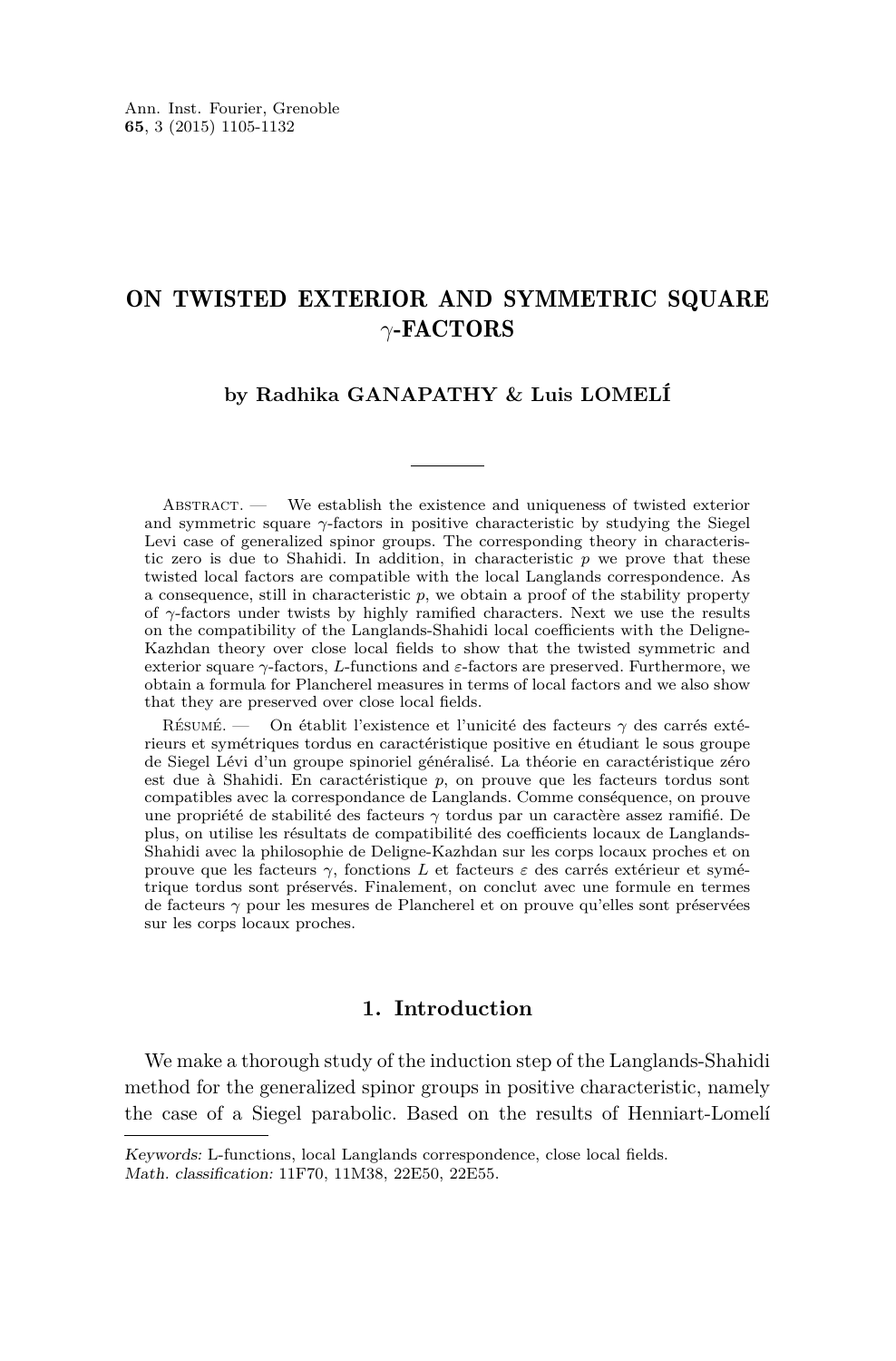<span id="page-2-0"></span>[\[18\]](#page-27-0) and the study of the Langlands-Shahidi method over function fields begun in [\[29\]](#page-28-0), we prove the existence and uniqueness of twisted exterior and symmetric square  $\gamma$ -factors, *L*-functions and root numbers in positive characteristic. The theory in characteristic zero is entirely due to Shahidi [\[36,](#page-28-0) [37\]](#page-28-0). We then use the local-to-global technique of [\[18,](#page-27-0) [20\]](#page-27-0) to prove that our local twisted factors in positive characteristic are compatible with the local Langlands correspondence for GL*n*. Combining this with the results of [\[10\]](#page-27-0), we obtain an important stability property of the twisted symmetric and exterior square  $\gamma$ -factors under twists by highly ramified characters. Next we use the results of [\[12\]](#page-27-0) on the compatibility of the Langlands-Shahidi local coefficients with the Deligne-Kazhdan theory to deduce that these twisted local factors are compatible with Kazhdan isomorphism [\[22,](#page-27-0) [21,](#page-27-0) [27,](#page-28-0) [12\]](#page-27-0) over sufficiently close local fields. The compatibility of the Artin factors with the Deligne isomorphism over close local fields is due to Deligne [\[9\]](#page-27-0). We finally express the Plancherel measures as a product of *γ*-factors and deduce that they are also preserved over sufficiently close local fields.

In order to be more precise, we introduce classes  $\mathscr L$  and  $\mathscr G$  where twisted local factors are defined. We let  $\mathscr L$  be the class whose objects are quadruples  $(F, \pi, \eta, \psi)$  consisting of: a non-archimedean local field F, a smooth irreducible representation  $\pi$  of  $\operatorname{GL}_n(F)$ ; a multiplicative character  $\eta$  of  $F^{\times}$ ; and, a non-trivial additive character  $\psi$  of F. Similarly, we let  $\mathscr G$  be the class of quadruples  $(F, \sigma, \eta, \psi)$ , where  $\sigma$  is now a complex *n*-dimensional Frobsemisimple Weil-Deligne representation. Furthermore, given a prime *p*, we denote by  $\mathscr{L}(p)$  and  $\mathscr{G}(p)$  the subclasses of  $\mathscr{L}$  and  $\mathscr{G}$  having char(F) = p.

We let LLC :  $\mathscr{L} \to \mathscr{G}$  be the morphism that to each  $(F, \pi, \eta, \psi) \in \mathscr{L}$ assigns a quadruple  $(F, \sigma, \eta, \psi) \in \mathscr{G}$  with  $\sigma$  obtained from  $\pi$  via the local Langlands correspondence for  $GL_n(F)$  [\[14,](#page-27-0) [15,](#page-27-0) [26\]](#page-28-0) and we view  $\eta$  as a character of the Weil group  $W_F$  via local class field theory. The symbol  $r_0$  will be either Sym<sup>2</sup> or  $\wedge^2$  and will have a dual meaning throughout the article. On the  $GL_n(F)$  side,  $\gamma(s, \pi, r_0 \boxtimes \eta, \psi)$  will denote the twisted exterior or symmetric square *γ*-factor. On the Galois side,  $\gamma(s, r_0(\sigma) \otimes$ *η, ψ*) will be the Galois  $γ$ -factor defined by Langlands and Deligne [\[38\]](#page-28-0). Restricting ourselves to positive characteristic, in Theorem 5.1.1 we prove that the morphism

$$
\mathscr{L}(p) \xrightarrow{\text{LLC}} \mathscr{G}(p)
$$

preserves twisted exterior and symmetric square local factors. In particular, we have

(1.1) 
$$
\gamma(s,\pi,r_0\boxtimes \eta,\psi) = \gamma(s,r_0(\sigma)\otimes \eta,\psi)
$$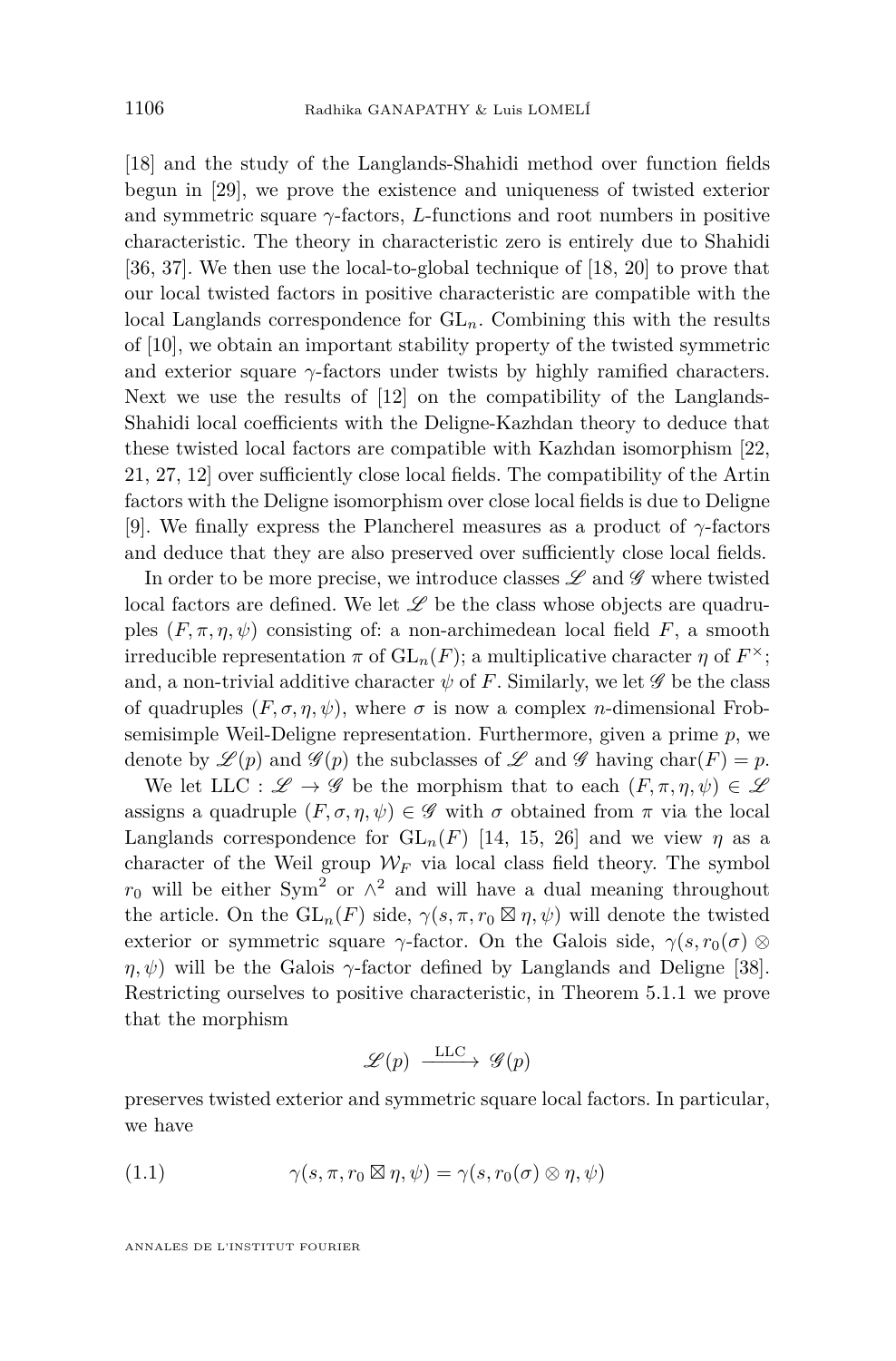We remark that, for non-archimedean local fields of characteristic 0, Henniart proved that the above equality holds up to a root of unity in [\[17\]](#page-27-0). It is the aim of current work of Cogdell, Shahidi and Tsai [\[7\]](#page-27-0), still in characteristic 0, to prove the Equality  $(1.1)$ .

An important consequence of Equation [\(1.1\)](#page-2-0) is a stability property of *γ*factors under twists by highly ramified characters; indeed, let  $(F, \pi_i, \eta, \psi) \in$  $\mathscr{L}(p), i = 1, 2$ , be such that their central characters  $\omega_{\pi_i}$  are equal and  $\eta$  is sufficiently ramified. Then, Proposition [5.2](#page-18-0) states that

(1.2) 
$$
\gamma(s, \pi_1, r_0 \boxtimes \eta, \psi) = \gamma(s, \pi_2, r_0 \boxtimes \eta, \psi)
$$

We remark that, in the case of non-archimedean local fields of characteristic 0, Cogdell, Shahidi and Tsai work directly with the Langlands-Shahidi local coefficient and its connection to Bessel models in [\[7\]](#page-27-0). They directly prove the above stability property of  $\gamma$ -factors, and from Equation (1.2) they are able to establish Equation [\(1.1\)](#page-2-0), contrary to our proof in the characteristic *p* case.

Having a solid theory of twisted local factors over non-archimedean local fields in hand, now including the case of characteristic  $p$ , allows us incorporate the results of [\[13,](#page-27-0) [12\]](#page-27-0) on the compatibility of the Langlands-Shahidi local coefficients with the Deligne-Kazhdan correspondence [\[9,](#page-27-0) [22\]](#page-27-0) on the representation theory over close local fields. Recall that two nonarchimedean local fields *F* and *F*<sup>'</sup> are m-close if  $\mathcal{O}_F/\mathfrak{p}_F^m \cong \mathcal{O}_{F'}/\mathfrak{p}_{F'}^m$ , where  $\mathcal{O}_F$  denotes the ring of integers of *F* and  $\mathfrak{p}_F$  is its maximal ideal (and similarly for  $\mathcal{O}_{F'}$  and  $\mathfrak{p}_{F'}$ ). For example, the fields  $\mathbb{F}_p((t))$  and  $\mathbb{Q}_p(p^{1/m})$ are *m*-close. More generally, a local field of positive characteristic can be approximated with non-archimedean local fields of characteristic 0. In [\[9\]](#page-27-0), Deligne proved that when the fields  $F$  and  $F'$  are  $m$ -close, the absolute Galois groups of  $F$  and  $F'$  modulo their respective  $m$ -th higher ramification subgroups with upper numbering become isomorphic. Let  $WD_F$  and  $WD_{F'}$  denote their corresponding Weil-Deligne groups. This isomorphism then gives a bijection

(1.3) 
$$
\{\sigma: \text{WD}_F \to \text{GL}_n(\mathbb{C}) | \operatorname{depth}(\sigma) < m\}
$$

$$
\leftrightarrow \{\sigma': \text{WD}_{F'} \to \text{GL}_n(\mathbb{C}) | \operatorname{depth}(\sigma') < m\}
$$

Recall that the depth $(\sigma) < m$  implies that  $\sigma|_{I_F^m} = 1$ , where  $I_F$  denotes the inertia group and the filtration is the upper numbering filtration of ramification subgroups (See Section [6.1\)](#page-19-0). Now, let  $\mathscr{G}^m$  be the subclass of  $\mathscr{G}$ consisting of quadruples  $(F, \sigma, \eta, \psi)$  with depth $(\sigma) < m$  and depth $(\eta) < m$ . We say that that the quadruple  $(F, \sigma, \eta, \psi) \in \mathscr{G}^m$  is  $\text{Del}_m$ -associated to  $(F', \sigma', \eta', \psi')$  if: *F* and *F'* are *m*-close,  $\sigma \leftrightarrow \sigma'$  via Equation (1.3),  $\eta \leftrightarrow \eta'$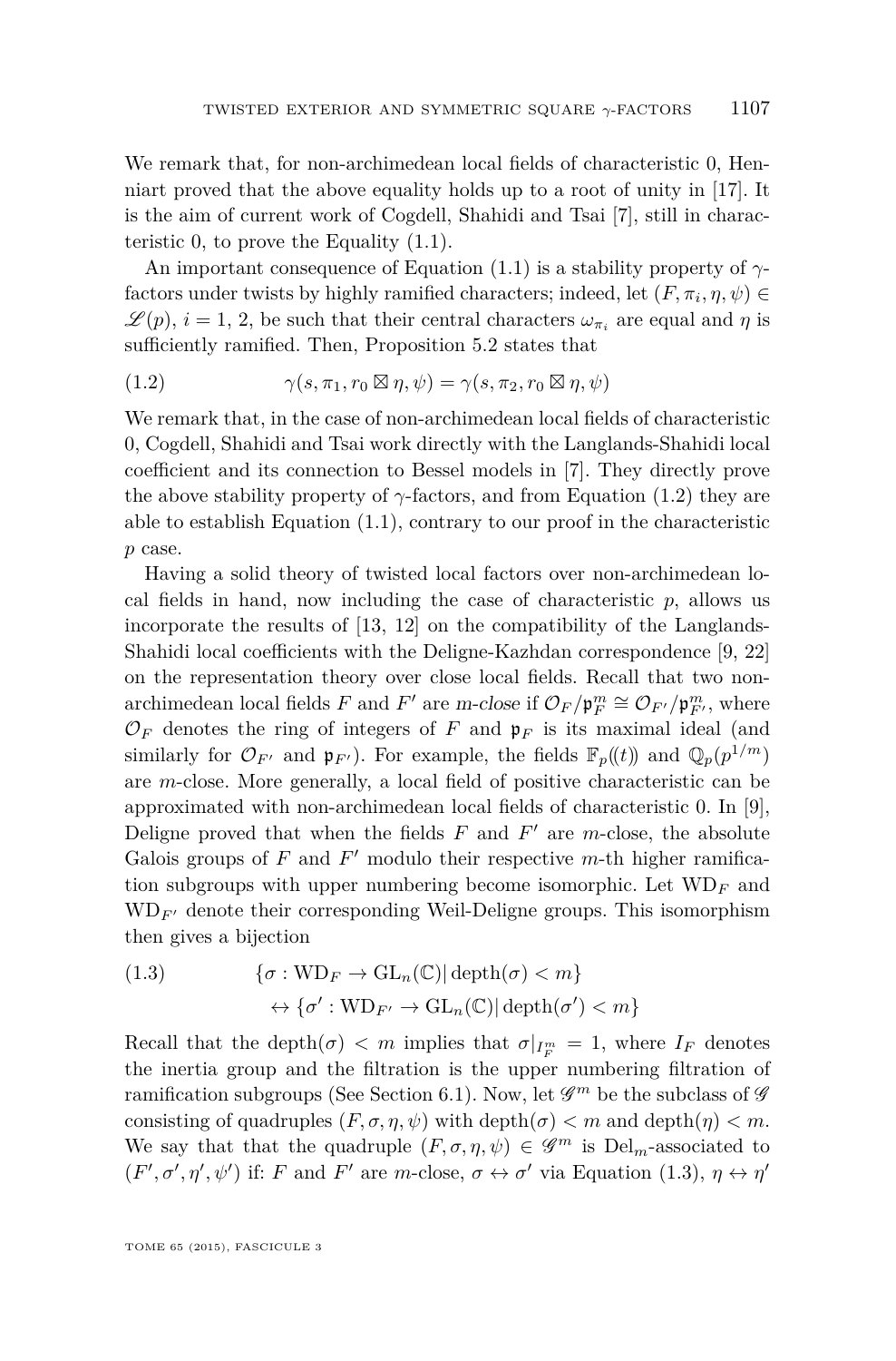<span id="page-4-0"></span>via the isomorphism  $F^{\times}/(1 + \mathfrak{p}_{F}^{m}) \cong F^{\prime \times}/(1 + \mathfrak{p}_{F'}^{m})$ , and  $\psi$  is compatible with  $\psi'$  that is with  $k := \text{cond}(\psi)$ ,  $\psi'$  satisfies

cond
$$
(\psi') = k
$$
 and  $\psi|_{\mathfrak{p}_{F}^{k-m}/\mathfrak{p}_{F}^{k}} = \psi'|_{\mathfrak{p}_{F'}^{k-m}/\mathfrak{p}_{F'}^{k}}$ 

(see Definition [6.1\)](#page-20-0). A consequence of Proposition 3.7.1 of [\[9\]](#page-27-0) is that for each pair of quadruples

$$
(F,\sigma,\eta,\psi) \xleftarrow{\text{Del}_m\text{-associated}} (F',\sigma',\eta',\psi')
$$

one has

(1.4) 
$$
\gamma(s, (r_0 \circ \sigma) \otimes \eta, \psi) = \gamma(s, (r_0 \circ \sigma') \otimes \eta', \psi')
$$

The above equality also holds true for the Artin  $L$ -functions and  $\epsilon$ -factors.

For split reductive groups  $\mathbf{G}/\mathbb{Z}$ , the Hecke algebra isomorphism over close local fields due to Kazhdan [\[22\]](#page-27-0) (its variant can be found in [\[21,](#page-27-0) [27\]](#page-28-0) for  $GL_n$  and [\[12\]](#page-27-0) for any split reductive group) gives a bijection between

- (1.5) {Irreducible admissible repns.  $\pi$  of  $\mathbf{G}(F)$  | depth $(\pi) < m$ }
	- $\xleftarrow{\kappa_m}$  {Irreducible admissible repns. *π*<sup>'</sup> of **G**(*F*<sup>'</sup>) | depth(*π*<sup>'</sup>) < *m*}

when the fields  $F$  and  $F'$  are  $(m + 1)$ -close. The notion of depth of a representation is that of Moy-Prasad (see [\[30,](#page-28-0) [31\]](#page-28-0)). In [\[12\]](#page-27-0), it was shown that when the fields  $F$  and  $F'$  are sufficiently close, the Langlands-Shahidi local coefficients are preserved for generic representations of Levi subgroups that correspond via Equation (1.5). We apply this result to deduce the analogue of Equation (1.4) on the analytic side for our twisted  $\gamma$ -factors (and also *L*-functions and root numbers).

More precisely, given  $m \geq 1$ , let  $\mathscr{L}^m$  be the subclass of  $\mathscr{L}$  whose objects consist of quadruples  $(F, \pi, \eta, \psi)$  with depth $(\pi) < m$  and depth $(\eta) < m$ . For  $l \geq m+1$ , we say that the quadruple  $(F, \pi, \eta, \psi) \in \mathscr{L}^m$  is Kaz<sub>l</sub>-associated to  $(F', \pi', \eta', \psi')$  if: *F* and *F'* are *l*-close,  $\pi \leftrightarrow \pi'$  via  $\kappa_l$  of Equation 1.5,  $\eta \leftrightarrow \eta'$ , and  $\psi$  and  $\psi'$  are compatible as before (See Definition [6.3\)](#page-21-0). We deduce that there exists  $l = l(n, m) \geq m + 1$ , depending only on *n* and *m*, such that for each pair of quadruples

(1.6) 
$$
(F, \pi, \eta, \psi) \xleftarrow{\text{Kaz}_l\text{-associated}} (F', \pi', \eta', \psi')
$$

one has

$$
\gamma(s,\pi,r_0\boxtimes \eta,\psi)=\gamma(s,\pi',r_0\boxtimes \eta',\psi')
$$

In addition to the *γ*-factors, the twisted symmetric and exterior square *L*functions and root numbers are also preserved by this transfer (see Proposition [6.5\)](#page-22-0).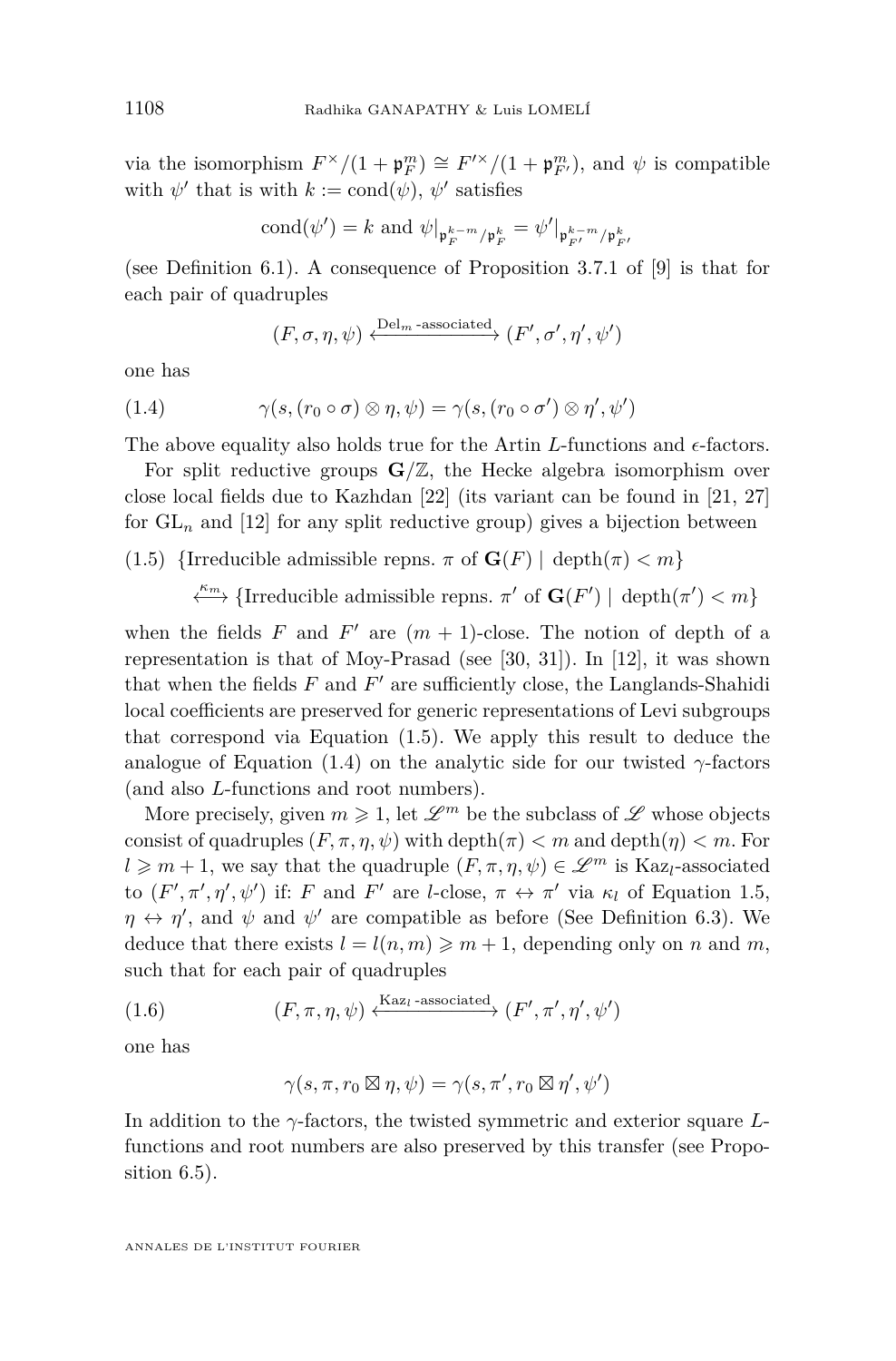Plancherel measures play an important role in the recent results on the local Langlands correspondence for  $GSp_4[11, 12]$  $GSp_4[11, 12]$  $GSp_4[11, 12]$  $GSp_4[11, 12]$ . With respect to Plancherel measures associated to representations of Siegel Levi subgroups of spinor groups, they can be expressed in terms of *γ*-factors. This we do regardless of characteristic in Proposition [7.1,](#page-24-0) where we follow Shahidi [\[36\]](#page-28-0), who completely covered the characteristic zero case. We then deduce that for a pair of quadruples as in Equation [\(1.6\)](#page-4-0), the Plancherel measures are also equal (see Corollary [7.2\)](#page-26-0).

#### **Acknowledgments**

First of all, we are indebted to G. Henniart for his encouragement on pursuing this line of research. Many of the results of this article are possible thanks to his work and the Henniart-Lomelí collaboration. The results in this article on the transfer of the twisted local factors over close local fields are consequences of the first author's Ph.D thesis project; she would like express her most sincere gratitude to her advisor Jiu-Kang Yu for suggesting her thesis project and for the numerous valuable discussions. We would like to thank F. Shahidi, to whom the theory of twisted exterior and symmetric square local factors in characteristic zero is due. In addition, we thank M. Asgari for taking the time to answer basic questions concerning generalized spinor groups. We also profited from fruitful mathematical discussions with Yeansu Kim, Kimball Martin, Ameya Pitale, Alan Roche, Ralf Schmidt and Sandeep Varma. The first author would like to thank the Institute for Advanced Study for providing a great working environment during the academic year 2012-2013 where some parts of this article were written. The second author would like to thank the University of Oklahoma, in particular the Algebra and Representation Theory group, for providing excellent working conditions while work on this paper was made.

#### **2. Generalized spinor groups**

#### **2.1. Special orthogonal groups**

Given a commutative ring *R* with identity, let *q* be the quadratic form on  $V = R^{2n}$  defined by

$$
q(x) = \sum_{i=1}^{n} x_i x_{2n+1-i}, \ x \in R^{2n}
$$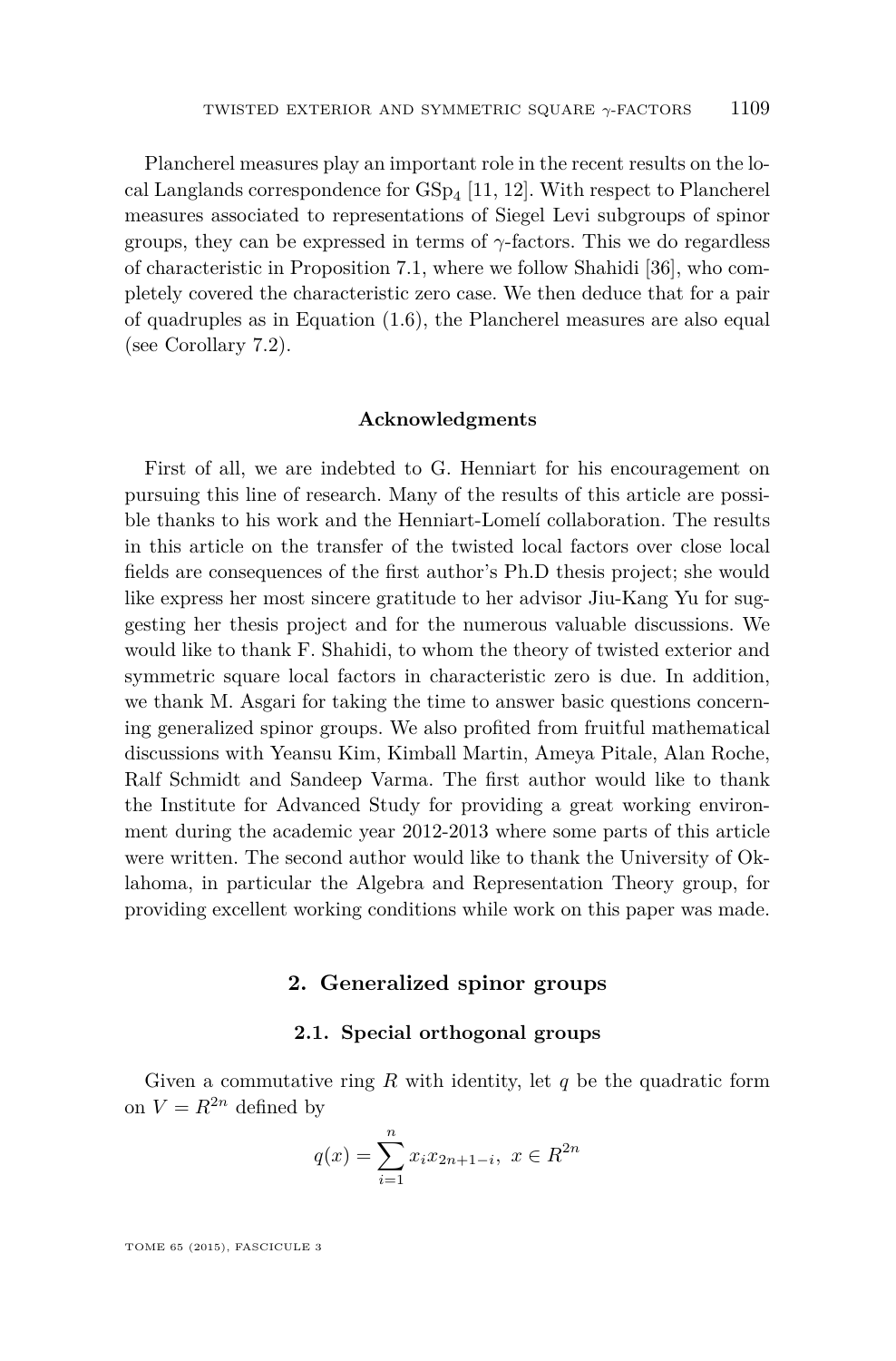Then  $O_{2n}(R) = \{ g \in GL_{2n}(R) | q(gx) = q(x), \forall x \in R^{2n} \}.$  Let  $D_q : O_{2n}(R)$  $\rightarrow \mathbb{Z}_2(R)$  be the Dickson invariant (see [\[23,](#page-27-0) [24\]](#page-27-0)). Then,  $SO_{2n}(R)$  is defined to be the kernel of  $D_q$ .

In contrast to even special orthogonal groups, which require special attention in characteristic two, odd special orthogonal groups  $SO_{2n+1}$  are defined via the usual determinant. This gives a smooth connected group scheme regardless of characteristic. We use the quadratic form

$$
q(x) = \sum_{i=1}^{n} x_i x_{2n+2-i} + x_{n+1}^2, \ x \in R^{2n+1}
$$

just as in sections  $3.2-3.3$  of [\[29\]](#page-28-0).

#### **2.2. Generalized spinor groups and their structure theory**

With a quadratic space  $(V, q)$  as above, the generalized spinor group  $GSpin<sub>m</sub>, m = 2n + 1$  or 2*n* can be realized as the central extension of  $SO(q)$ by  $\mathbb{G}_m$  (Refer Appendix C of [\[8\]](#page-27-0) for details). This holds true regardless of characteristic. Note that  $GSpin_1 \simeq GL_1$ .

Let us recall the structure theory of split GSpin groups from [\[3\]](#page-26-0). From now on, let  $G = GSpin_m$ ,  $m = 2n + 1$  or  $2n$ , be the split connected reductive group over Z. Let

$$
X := \mathbb{Z}e_0 \oplus \mathbb{Z}e_1 \oplus \cdots \oplus \mathbb{Z}e_n
$$

$$
X^{\vee} := \mathbb{Z}e_0^* \oplus \mathbb{Z}e_1^* \oplus \cdots \oplus \mathbb{Z}e_n^*
$$

and let  $\langle , \rangle$  denote the standard Z-pairing on  $X \times X^{\vee}$ . Then the root datum of  $\text{GSpin}_m$  can be described as  $(X, \Phi, X^\vee, \Phi^\vee)$ , with  $\Phi$  and  $\Phi^\vee$  generated, respectively, by

$$
\Delta = \{ \alpha_1 = e_1 - e_2, \dots, \alpha_{n-1} = e_{n-1} - e_n, \alpha_n = e_n \},
$$
  

$$
\Delta^{\vee} = \{ \alpha_1^{\vee} = e_1^* - e_2^*, \dots, \alpha_{n-1}^{\vee} = e_{n-1}^* - e_n^*, \alpha_n^{\vee} = 2e_n^* - e_0^* \},
$$

when  $m = 2n + 1$  and by

$$
\Delta = \{ \alpha_1 = e_1 - e_2, \dots, \alpha_{n-1} = e_{n-1} - e_n, \alpha_n = e_{n-1} + e_n \},\
$$
  

$$
\Delta^{\vee} = \{ \alpha_1^{\vee} = e_1^* - e_2^*, \dots, \alpha_{n-1}^{\vee} = e_{n-1}^* - e_n^*, \alpha_n^{\vee} = e_{n-1}^* + e_n^* - e_0^* \}
$$

when  $m = 2n$ . We fix a Chevalley basis  $\{\mathbf{u}_{\alpha} : \mathbb{G}_a \to \mathbf{U}_{\alpha} | \alpha \in \Phi\}$  for **G**, where  $U_\alpha$  the root subgroup associated to  $\alpha \in \Phi$ . Let  $B = TU$  denote the Borel subgroup of **G** that determines the positive roots  $\Phi^+$  and  $\Delta$ described above. Let *W* denote the Weyl group of **G** and let  $w_{l,\Delta}$  denote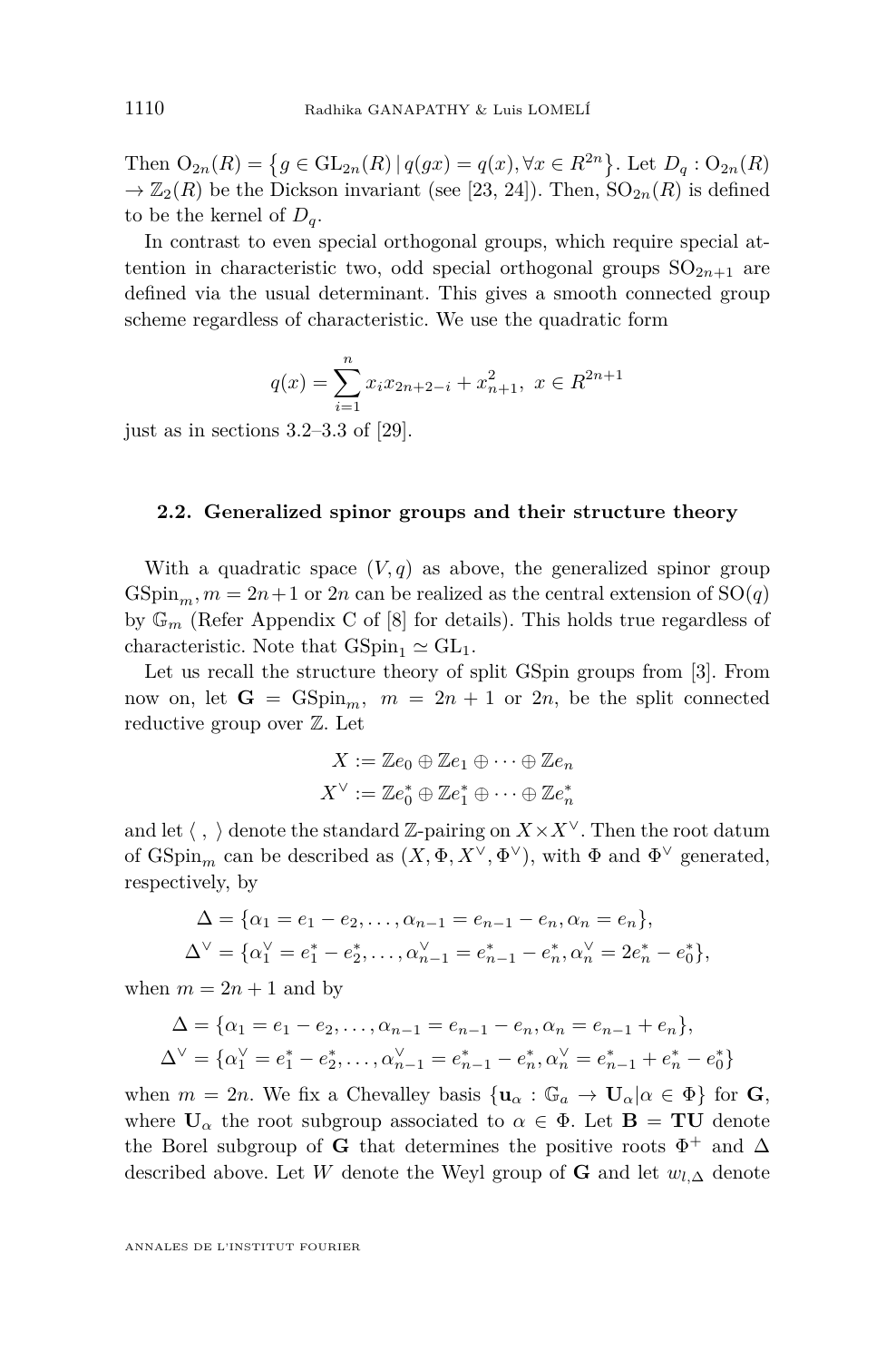<span id="page-7-0"></span>the longest element of *W*. For each  $w \in W$  we fix a reduced expression for *w* and we always choose its representative  $\tilde{w}$  using the Chevalley basis fixed above. Note that this representative is independent of the choice of reduced expression of *w*.

Let  $\theta := \Delta \setminus \{ \alpha_n \}$ . Then  $\theta$  determines the standard Siegel Levi subgroup  $\mathbf{M} \cong \mathrm{GL}_n \times \mathrm{GL}_1$  of **G**. Let  $W_\theta$  denote the Weyl group of **M** and let  $w_{l,\theta}$ denote the longest element of  $W_{\theta}$ . Set  $w_0 = w_{l,\Delta}w_{l,\theta}$ . Note that  $w_0 \mathbf{M} w_0^{-1} =$ **M**, that is, the Siegel Levi subgroup is self-associate in **G**. Let  $P = MN$  be the standard parabolic subgroup of **G** with  $N \subset U$ . Let  $X^*(M)$  denote the set of rational characters of **M**. Let  $\mathfrak{a}^* := X^*(\mathbf{M}) \otimes_{\mathbb{Z}} \mathbb{R}$ ,  $\mathfrak{a}$  its dual, and  $\mathfrak{a}_{\mathbb{C}}^*$ its complexification. Let  $\rho$  denote the half-sum of the roots that generate **N** and let  $\tilde{\alpha}_n = \langle \rho, \alpha_n^{\vee} \rangle^{-1} \rho$ .

Consider the adjoint action *r* of <sup>L</sup>M, the L-group of M, on the Lie algebra  $^L$ n, the Lie algebra of the *L*-group of **N**. By Proposition 5.6 of [\[2\]](#page-26-0), we know that

(2.1) 
$$
r = \begin{cases} \text{Sym}^2 \boxtimes \text{sim}^{-1} & \text{if } \mathbf{G} = \text{GSpin}_{2n+1} \\ \wedge^2 \boxtimes \text{sim}^{-1} & \text{if } \mathbf{G} = \text{GSpin}_{2n} \end{cases}
$$

Here sim denotes the similitude character of  ${}^L G^0 = \text{GSp}_{2n}(\mathbb{C})$  or  $\text{GSO}_{2n}(\mathbb{C})$ respectively. The representations of Siegel Levi subgroups of split GSpin groups give rise to the theory of twisted symmetric and exterior square *γ*-factors to be studied in this article.

#### **2.3.**

Given a non-archimedean local field  $F$ , let  $\mathcal{O}_F$  be its ring of integers,  $\mathfrak{p}_F$  its maximal ideal,  $q_F$  the cardinality of its residue field, and  $\varpi_F$  a uniformizer. When working over a fixed *F*, we sometimes drop the subscripts when there is no possibility of confusion. Given a global field *k* and a nonarchimedean valuation *v* of *k*, we write  $\mathcal{O}_v$  for the ring of integers of  $k_v$ ; and similarly for  $\mathfrak{p}_v, q_v$  and  $\varpi_v$ . Given a representation  $\tau$ , we let  $\tau^{\vee}$  denote its contragredient representation. For an algebraic group  $\bf{H}$  defined over  $\mathbb{Z}$ , we let  $H = H(F)$ . We then have  $G, B, T, U$  and so on.

When the group is  $\mathbf{H} = GL_n$ , we write  $\mathbf{B}_n = \mathbf{T}_n \mathbf{U}_n$  for the Borel subgroup of upper triangular matrices with maximal torus  $\mathbf{T}_n$  and unipotent radical  $U_n$ . The standard representation of  $GL_n(\mathbb{C})$  is denoted by  $\rho_n$ .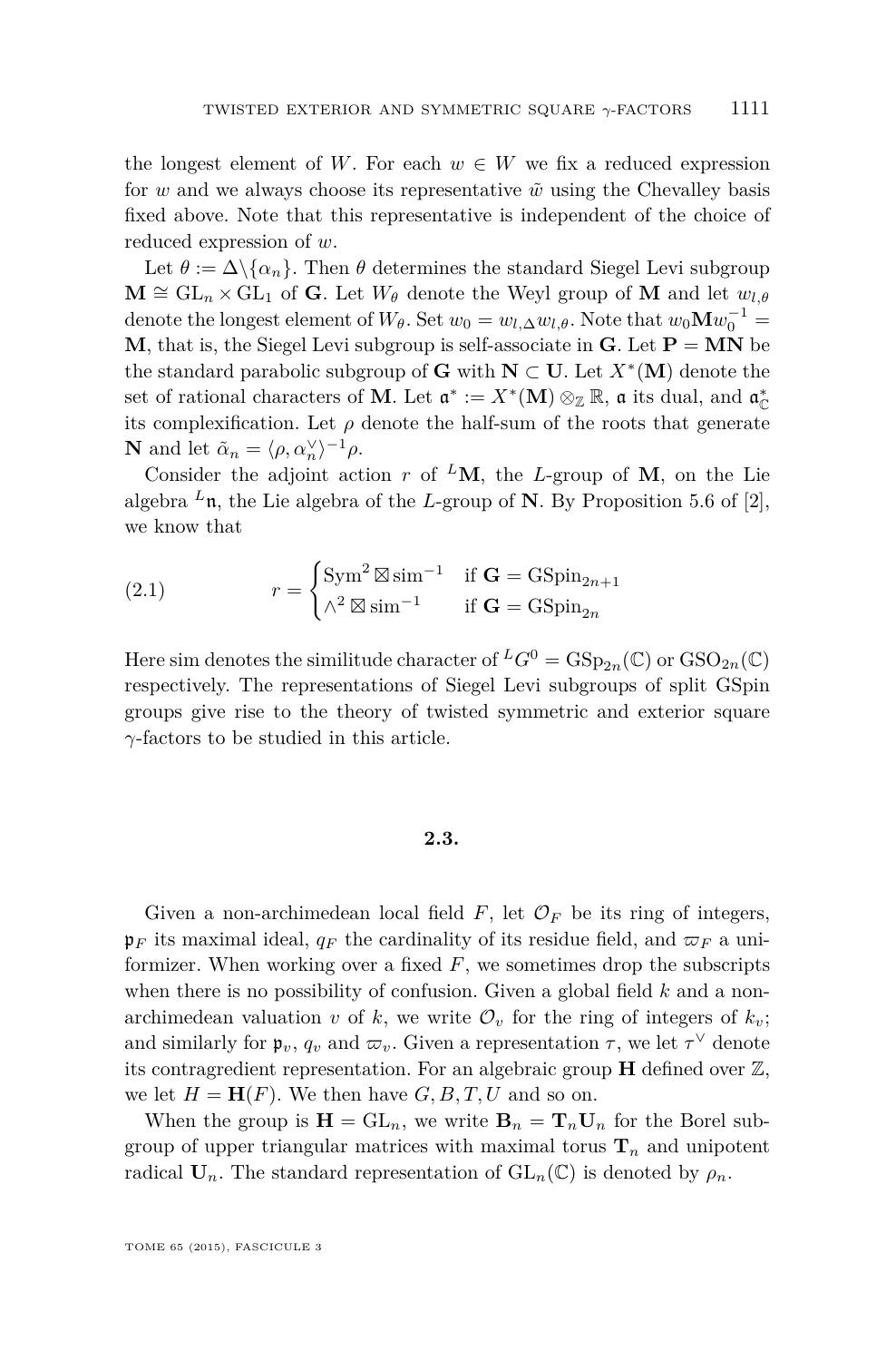#### **2.4. Haar measures**

<span id="page-8-0"></span>Normalization of Haar measures is done in such a way that the theory matches all the way to the basic semisimple rank 1 cases. In particular, we have compatibility with Tate's thesis. For this, we fix a non-archimedean local field *F* and a non-trivial character  $\psi$  of *F*. We let  $\mu_{\psi}$  be the self dual Haar measure corresponding to  $\psi$ . That is,  $\mu_{\psi}$  is chosen so that Fourier inversion holds (see for example Equation (1.1) of [\[28\]](#page-28-0)). The measure on the set of rational points *N* of the unipotent radical of the Siegel parabolic subgroup **P** is obtained by taking a product of measures  $\mu_{\psi}$  on each of the corresponding one parameter subgroups  $U_{\alpha}$ . Let *I* be the standard Iwahori subgroup of *G* (see § 4 of [\[12\]](#page-27-0)). We then have

$$
\text{vol}(N \cap I, dn) = \mu_{\psi}(\mathcal{O}_F)^{\frac{n(n \pm 1)}{2}}
$$

where we use  $+$  for odd spinor groups and we use  $-$  for even spinor groups.

#### **2.5. Local coefficients**

Let us briefly recall the theory of local coefficients and Plancherel measures from [\[33,](#page-28-0) [36\]](#page-28-0) in the context of the Siegel Levi subgroups described above. Fix a non-trivial additive character  $\psi$  of F. Let  $\chi$  be the generic character of *U* defined by

$$
\chi = \prod_{\alpha \in \Delta} \psi \circ \mathbf{u}_{\alpha}^{-1}
$$

Note that since the representatives of Weyl group elements are chosen using the same Chevalley basis, the character  $\chi$  is compatible with  $\tilde{w}_0$ , that is,

$$
\chi(u) = \chi(\tilde{w}_0 u \tilde{w}_0^{-1}) \ \forall \ u \in U \cap M
$$

Let  $\chi_M$  denote the restriction of  $\chi$  to  $U \cap M$ . Let  $\pi$  be an irreducible, admissible, generic representation of  $GL_n(F)$ ,  $\eta$  a character of  $F^{\times}$  and consider  $\pi \boxtimes \eta^{-1}$  as a representation of *M*. Since the center of **M** is connected, we see that  $\pi \boxtimes \eta^{-1}$  is  $\chi_M$ -generic in the sense of [\[29\]](#page-28-0). Let  $H_M : M \to \mathfrak{a}$  be defined by

$$
q_F^{\langle \nu, H_M(m) \rangle} = |\nu(m)|_F, \ m \in M, \nu \in \mathfrak{a}^*
$$

For each  $s \in \mathbb{C}$ , let

$$
I(s, \pi \boxtimes \eta^{-1}) := \mathrm{ind}_{P}^{G}((\pi \boxtimes \eta^{-1}) \boxtimes q^{\langle s\tilde{\alpha}_n + \rho, H_M(-)\rangle})
$$

denote the normalized parabolically induced representation. Then this induced representation is *χ*-generic and let  $\lambda_{\chi}(s, \pi \boxtimes \eta^{-1})$  be the Whittaker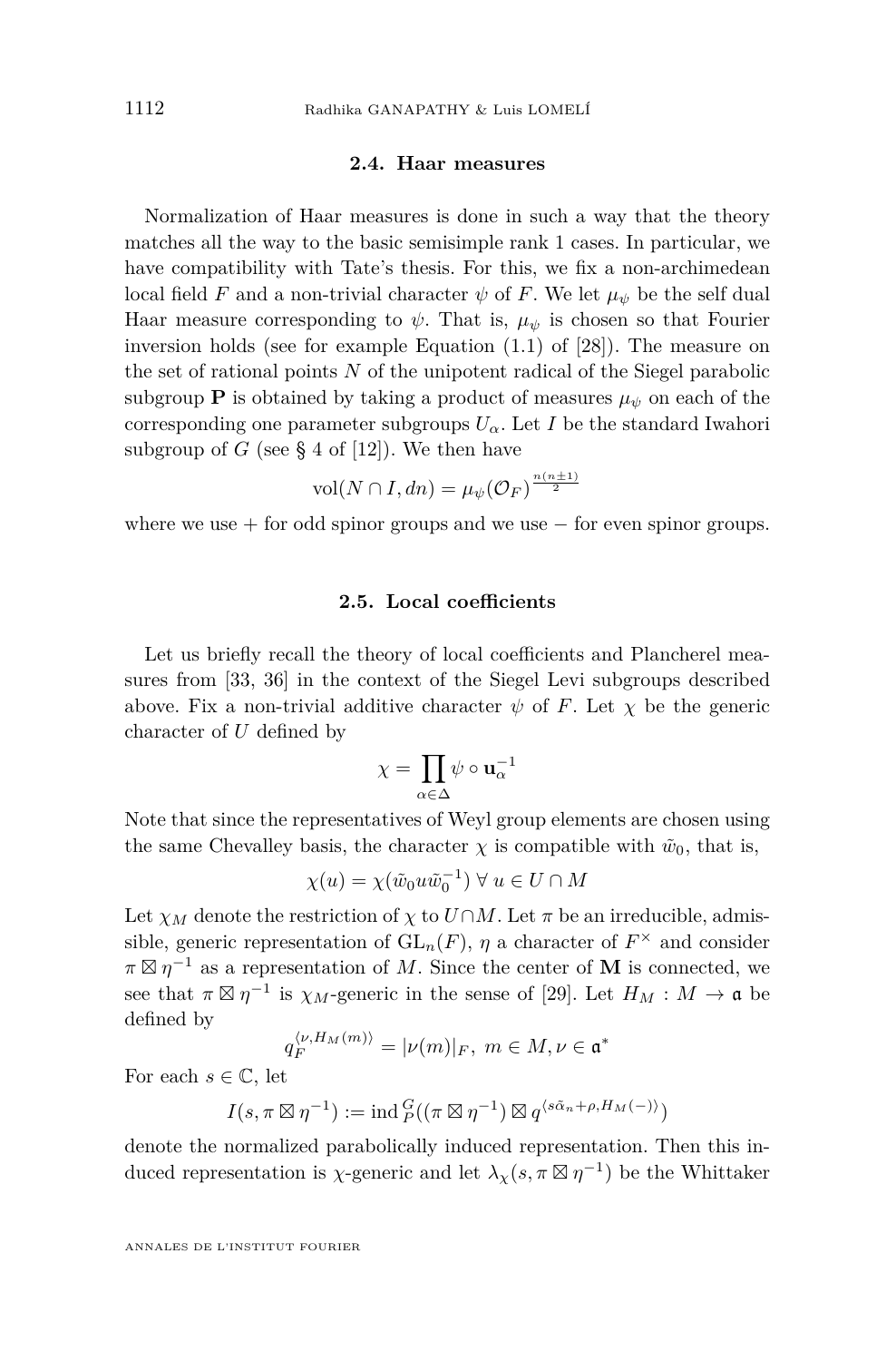<span id="page-9-0"></span>functional as in Proposition 3.1 of [\[33\]](#page-28-0). Also let  $w_0(\pi \boxtimes \eta^{-1})$  denote the representation of *M* given by  $w_0(\pi \boxtimes \eta^{-1})(m) = (\pi \boxtimes \eta^{-1})(\tilde{w}_0 m \tilde{w}_0^{-1})$  and let

$$
A(s, \pi \boxtimes \eta^{-1}, \tilde{w}_0) : I(s, \pi \boxtimes \eta^{-1}) \to I(-s, w_0(\pi \boxtimes \eta^{-1}))
$$

denote the standard intertwining operator as in [\[33\]](#page-28-0). The local coefficient  $C_{\chi}(s, \pi \boxtimes \eta^{-1}, \tilde{w}_0)$  arises from the uniqueness of the Whittaker models of the induced representations, that is, it satisfies the equation (2.2)

$$
\lambda_{\chi}(s, \pi \boxtimes \eta^{-1}) = C_{\chi}(s, \pi \boxtimes \eta^{-1}, \tilde{w}_0) \lambda_{\chi}(-s, w_0(\pi \boxtimes \eta^{-1})) \circ A(s, \pi \boxtimes \eta^{-1}, \tilde{w}_0)
$$

This local coefficient is a meromorphic function of *s* and, in fact, is a rational function of  $q_F^{-s}$ . It gives rise to the theory of twisted symmetric and exterior square  $L$ - and  $\epsilon$ -factors in the Langlands-Shahidi method, to be studied in the next section.

Unlike the local coefficient and the theory of *γ*-factors in the Langlands-Shahidi method that is available only for generic representations, the Plancherel measure is defined for any irreducible, admissible representation of *M*. The Plancherel measure can be viewed as a coarser invariant than the  $\gamma$ -factor, in the sense that when the representation is additionally generic, Shahidi proved in characteristic 0 that the Plancherel measure can be expressed as a certain product of local  $\gamma$ -factors. The quantity played an important role in the Gan-Takeda characterization [\[11\]](#page-27-0) of the local Langlands correspondence for non-generic supercuspidal representations of  $GSp_4(F)$  where  $F$  is a non-archimedean local field of characteristic 0 and consequently also appeared as part of the corresponding result over local function fields in [\[12\]](#page-27-0).

Let us briefly recall the definition of the Plancherel measure. Let

$$
\gamma_{w_0}(G/P) = \int_{\bar{N}} q_F^{\langle 2\rho, H_M(\bar{n})\rangle} d\bar{n}
$$

where  $d\bar{n}$  is the Haar measure fixed in [2.4,](#page-8-0)  $H_M$  is defined on M as above and extended to a function on *G* by letting  $H_M(mnk) = H_M(m), m \in$  $M, n \in N$  and  $k \in \mathbf{G}(\mathcal{O})$  (cf. Section 2 of [\[36\]](#page-28-0)). There exists a constant  $\mu(s, \pi \boxtimes \eta^{-1}, w_0)$  which depends only on *s*, the class of  $\sigma$  and on  $w_0$ , but not on the choice  $\tilde{w}_0$ , such that (2.3)

$$
A(s, \pi \boxtimes \eta^{-1}, \tilde{w}_0) \circ A(-s, w_0(\pi \boxtimes \eta^{-1}), \tilde{w}_0^{-1}) = \mu(s, \pi \boxtimes \eta^{-1}, w_0)^{-1} \gamma_{w_0}(G/P)^2
$$

The scalar  $\mu(s, \pi \boxtimes \eta^{-1}, w_0)$  is a meromorphic function of *s* and is called the Plancherel measure associated to  $s, \pi \boxtimes \eta^{-1}$  and  $w_0$ .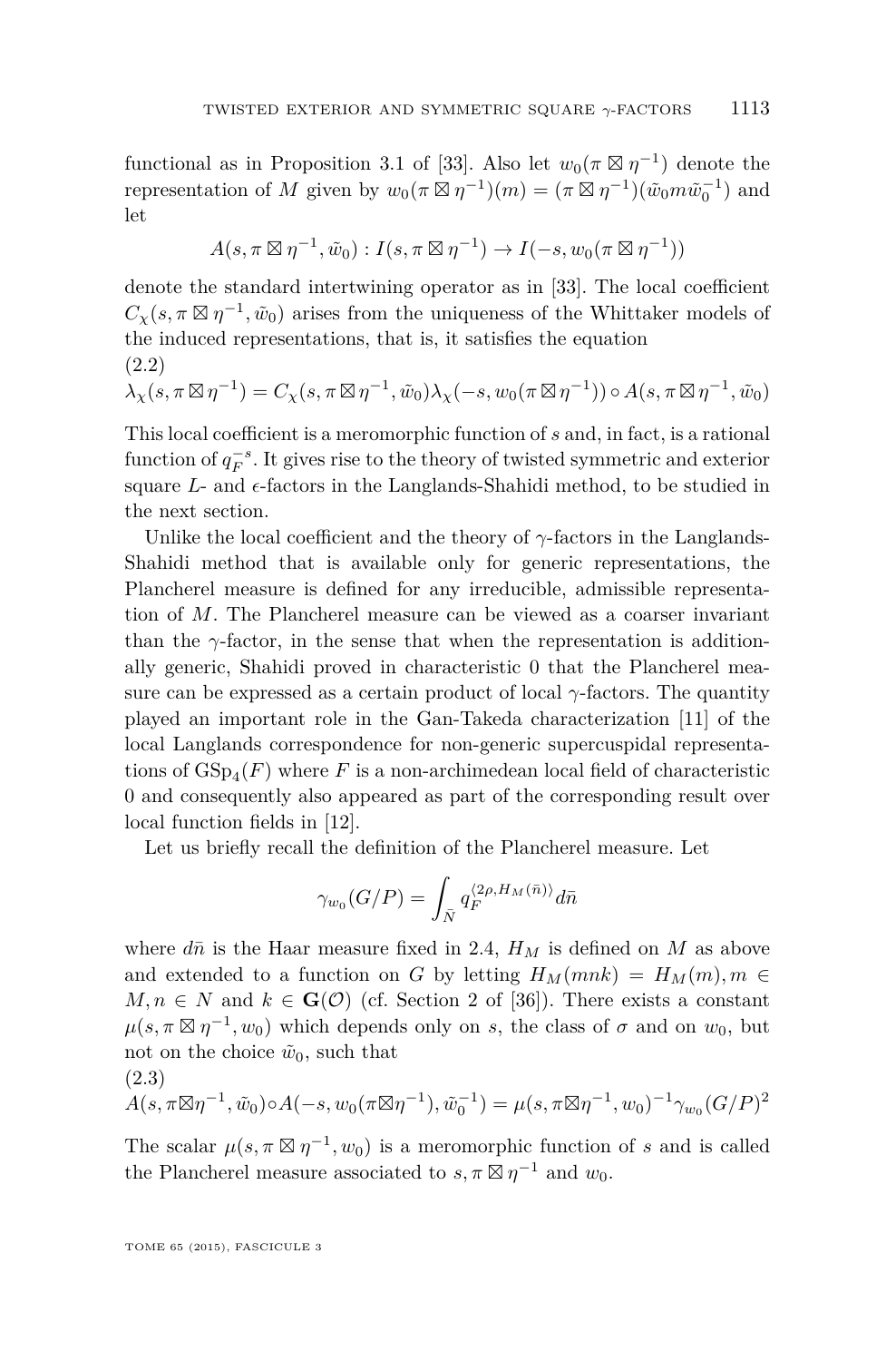#### <span id="page-10-0"></span>**3. Twisted exterior square and symmetric square factors**

We now work with the Langlands-Shahidi method for generalized spin groups. In particular, we study the case of a Siegel parabolic to obtain twisted exterior and symmetric square *γ*-factors. In characteristic zero, the theory is due to Shahidi [\[36,](#page-28-0) [37\]](#page-28-0). In Theorem 3.1 below, which addresses the characteristic *p* case, we extend the results of [\[18\]](#page-27-0) on exterior and symmetric square  $\gamma$ -factors. The existence part is possible via the results of [\[29\]](#page-28-0) over function fields and the uniqueness argument is due to Henniart-Lomelí, thanks to the local-global technique for  $GL_n$  found in [\[18,](#page-27-0) [20\]](#page-27-0).

#### **3.1. Theory of** *γ***-factors**

Let  $\mathscr L$  be the class whose objects are quadruples  $(F, \pi, \eta, \psi)$  consisting of: a non-archimedean local field  $F$ , a smooth irreducible representation  $\pi$ of  $\operatorname{GL}_n(F)$ ; a multiplicative character  $\eta$  of  $F^{\times}$ ; and, a non-trivial additive character  $\psi$  of *F*. We say  $(F, \pi, \eta, \psi)$  is of degree *n*. We call a quadruple  $(F, \pi, \eta, \psi) \in \mathscr{L}$  generic (resp. supercuspidal, tempered, quasi-tempered, spherical) when the representation  $\pi$  of  $GL_n(F)$  is generic (resp. supercuspidal, tempered, quasi-tempered, spherical). Recall that  $\pi$  is quasi-tempered if it is of the form  $\pi = |\text{det}(\cdot)|_F^s \pi_0$ , where  $\pi_0$  is tempered. When *F* is of characteristic  $p > 0$ , we write  $\mathcal{L}(p)$  to denote the subclass of  $\mathcal{L}$  consisting of quadruples  $(F, \pi, \eta, \psi)$  with char $(F) = p$ .

Let  $\mathscr{L} \mathscr{S}$  be the class of quintuples  $(k, \pi, \eta, \psi, S)$  consisting of: a global field *k*; a cuspidal automorphic representation  $\pi = \otimes \pi_v$  of  $GL_n(\mathbb{A}_k)$ ; a Grössencharakter  $\eta = \otimes \eta_v$  of  $\mathbb{A}_k^{\times}$ ; a non-trivial character  $\psi = \otimes \psi_v$  of  $\mathbb{A}_k/k$ ; and, a finite set of places of k such that  $\pi_v$ ,  $\eta_v$  and  $\psi_v$  are unramified for  $v \notin S$ . We focus on the case of a function field k with char(k) = p, where we write  $\mathscr{L} \mathscr{S} (p)$ .

THEOREM 3.1. — Let  $r_0$  be either Sym<sup>2</sup> or  $\wedge^2$ . There exists a rule  $\gamma$ on  $\mathscr{L}(p)$  that assigns a rational function  $\gamma(s,\pi,r_0 \boxtimes \eta,\psi) \in \mathbb{C}(q_F^{-s})$  to every  $(F, \pi, \eta, \psi) \in \mathcal{L}(p)$ , which is uniquely characterized by the following properties:

(i) (Naturality). Let  $(F, \pi, \eta, \psi) \in \mathcal{L}(p)$ , and let  $\iota : F' \to F$  be an isomorphism of locally compact fields. Let  $(F', \pi', \eta', \psi') \in \mathcal{L}(p)$  be the quadruple obtained from  $(F, \pi, \eta, \psi)$  via *ι*. Then

$$
\gamma(s,\pi,r_0\boxtimes \eta,\psi)=\gamma(s,\pi',r_0\boxtimes \eta',\psi')
$$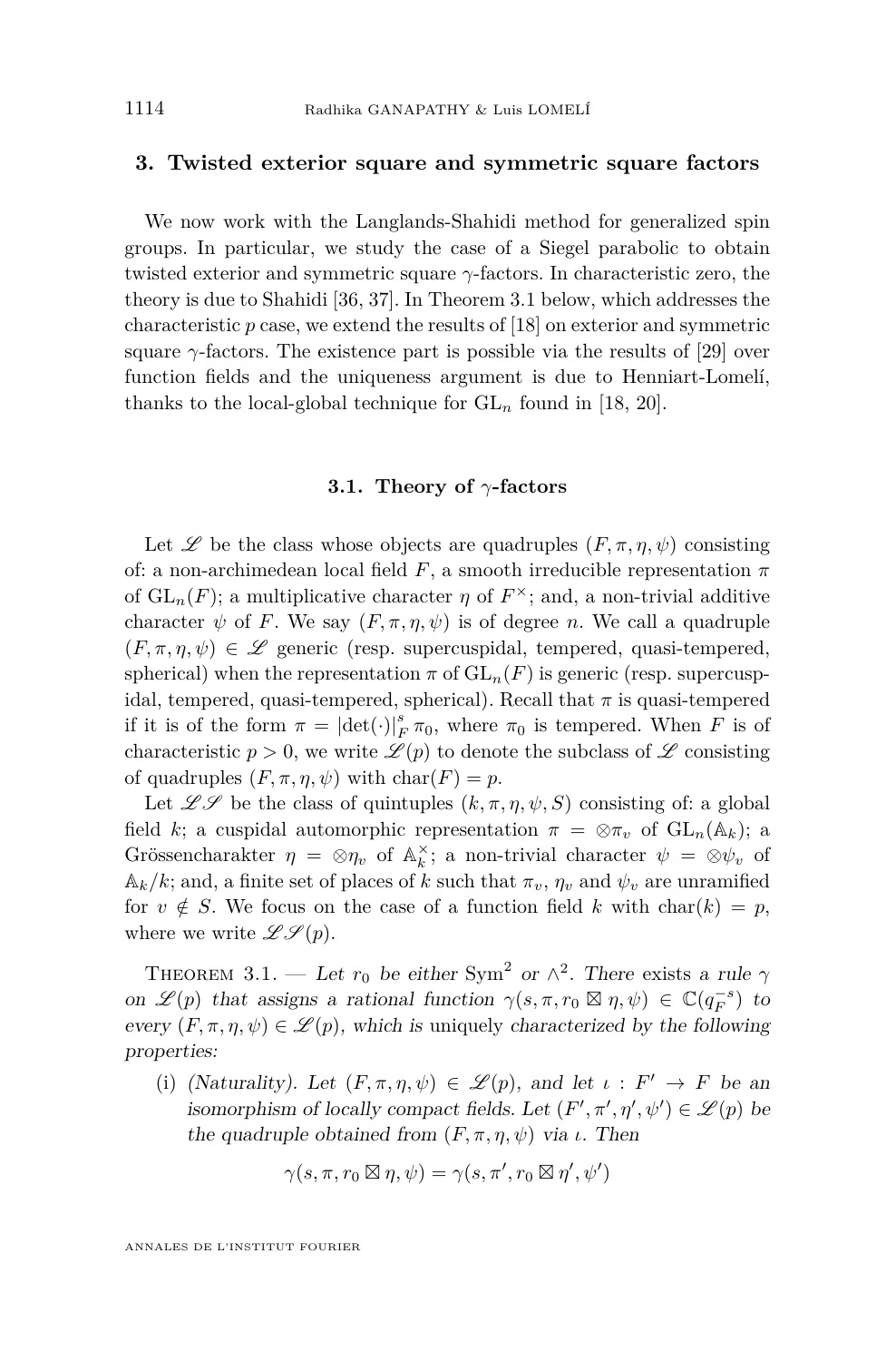<span id="page-11-0"></span>(ii) (Isomorphism). Let  $(F, \pi, \eta, \psi) \in \mathcal{L}(p)$ , and let  $(F, \pi', \eta, \psi) \in \mathcal{L}(p)$ be such that  $\pi' \simeq \pi$ . Then

$$
\gamma(s, \pi', r_0 \boxtimes \eta, \psi) = \gamma(s, \pi, r_0 \boxtimes \eta, \psi)
$$

(iii) (Relation with Artin factors). Let  $(F, \pi, \eta, \psi) \in \mathscr{L}(p)$  be spherical. Let  $\sigma$  be the Weil-Deligne representation corresponding to  $\pi$  via the local Langlands correspondence; and, identify *η* with a character of  $W_F$  via local class field theory. Then

$$
\gamma(s,\pi,r_0\boxtimes \eta,\psi)=\varepsilon(s,(r_0\circ\sigma)\otimes\eta,\psi)\frac{L(1-s,(r_0\circ\sigma^\vee)\otimes\eta^{-1})}{L(s,(r_0\circ\sigma)\otimes\eta)}
$$

(iv) (Dependence on  $\psi$ ). Let  $(F, \pi, \eta, \psi) \in \mathscr{L}(p)$  be of degree *n*. Given  $a \in F^{\times}$ , let  $\psi^a : F \to \mathbb{C}^{\times}$ ,  $x \mapsto \psi(ax)$ . Then

$$
\gamma(s,\pi,r_0 \boxtimes \eta,\psi^a) = \omega_{\pi}(a)^{n+1} \eta(a)^{\frac{n+1}{2}} |a|_F^{\frac{n(n+1)}{2}(s-\frac{1}{2})} \gamma(s,\pi,r_0 \boxtimes \eta,\psi)
$$

where  $\omega_{\pi}$  is the central character of  $\pi$  (we use + for Sym<sup>2</sup>  $\boxtimes \eta$  and  $-$  *for*  $\wedge^2 \boxtimes \eta$ *)*.

(v) (Multiplicativity). For  $i = 1, \ldots, d$ , let  $(F, \pi_i, \eta, \psi) \in \mathscr{L}(p)$ , where  $\pi_i$ is an irreducible representation of  $GL_{n_i}(F)$ . With  $n = n_1 + \cdots + n_d$ , let  $\pi$  be an irreducible subquotient of the representation of  $GL_n(F)$ parabolically induced from  $\pi_1 \boxtimes \cdots \boxtimes \pi_d$ . Assume that either: (a)  $\pi$  is generic, or (b) all of the  $\pi_i$ 's are quasi-tempered and  $\pi$  is the Langlands quotient of the parabolically induced representation. Then

$$
\gamma(s,\pi,r_0 \boxtimes \eta,\psi) = \prod_{i=1}^d \gamma(s,\pi_i,r_0 \boxtimes \eta,\psi) \prod_{i < j} \gamma(s,\pi_i \times (\pi_j \cdot \eta),\psi)
$$

where each  $\gamma(s, \pi_i \times (\pi_i \cdot \eta), \psi)$  is a Rankin-Selberg  $\gamma$ -factor.

(vi) (Twists by unramified characters). Let  $(F, \pi, \eta, \psi) \in \mathscr{L}(p)$ , then

$$
\gamma(s+s_0,\pi,r_0\boxtimes \eta,\psi)=\gamma(s,|\text{det}(\cdot)|_F^{\frac{s_0}{2}}\pi,r_0\boxtimes \eta,\psi)
$$

(vii) (Global functional equation). Let  $(k, \pi, \eta, \psi, S) \in \mathscr{L}(\mathscr{S}(p))$ . Then

$$
L^S(s,\pi,r_0\boxtimes\eta)=\prod_{v\in S}\gamma(s,\pi_v,r_0\boxtimes\eta_v,\psi_v)\,L^S(1-s,\pi^\vee,r_0\boxtimes\eta^{-1})
$$

Remark 3.2. — Given  $(k, \pi, \eta, \psi, S) \in \mathscr{L} \mathscr{S}(p)$  and  $v \notin S$ , the representation  $\pi_v$  is of the form

$$
\pi_v \hookrightarrow \mathrm{ind}_{B_n}^{\mathrm{GL}_n(k_v)}(\chi_{1,v} \boxtimes \cdots \boxtimes \chi_{n,v})
$$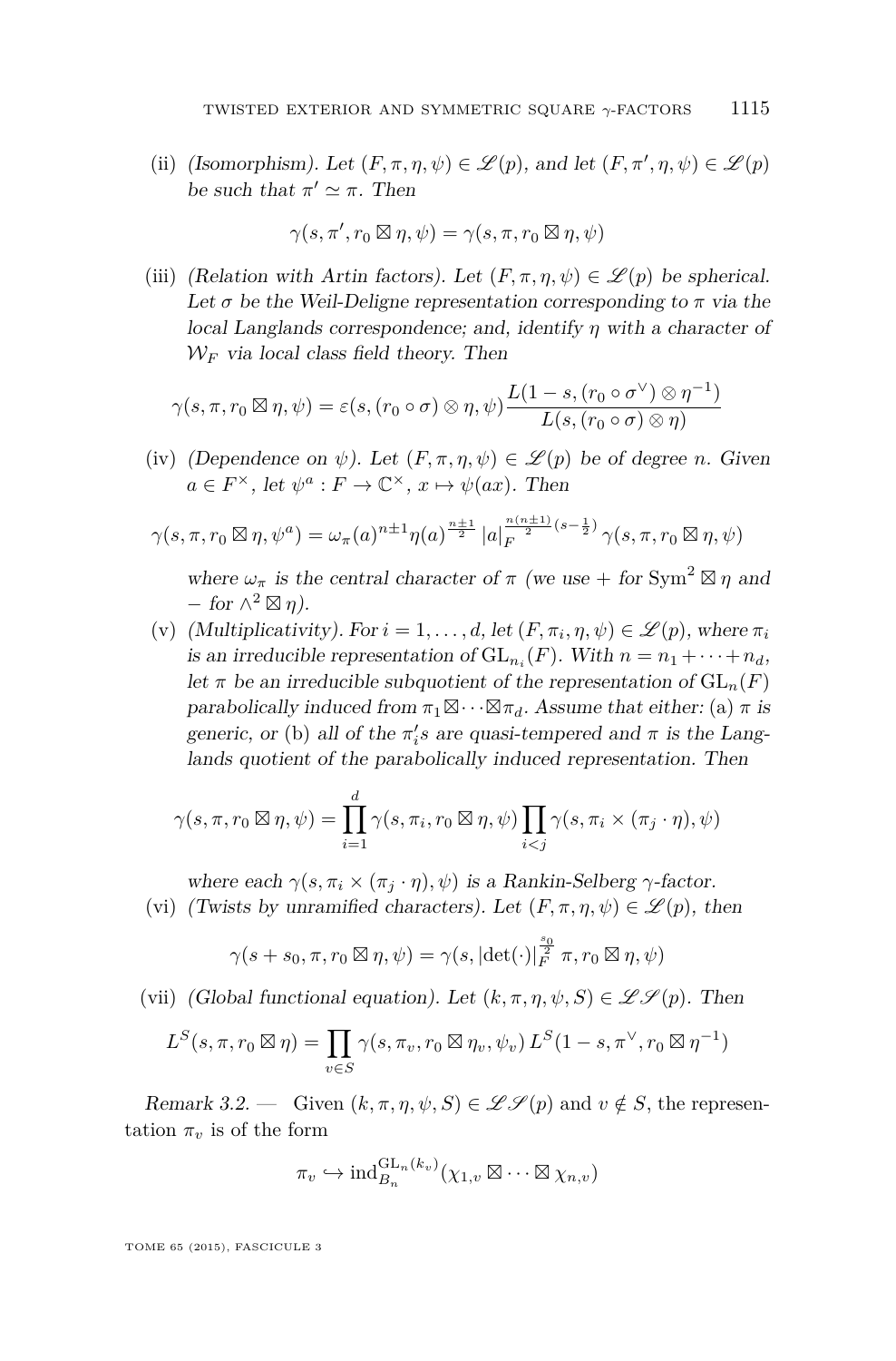<span id="page-12-0"></span>where  $\chi_{1,v}, \ldots, \chi_{n,v}$  are unramified characters of  $k_v^{\times}$ . The corresponding spherical local *L*-functions for  $v \notin S$  are defined by

$$
L(s, \pi_v, \text{Sym}^2 \boxtimes \eta_v) = \prod_{i \leq j} \frac{1}{1 - \chi_{i,v}(\varpi_v) \chi_{j,v}(\varpi_v) \eta_v(\varpi_v) q_v^{-s}}
$$

and

$$
L(s, \pi_v, \wedge^2 \boxtimes \eta_v) = \prod_{i < j} \frac{1}{1 - \chi_{i,v}(\varpi_v) \chi_{j,v}(\varpi_v) \eta_v(\varpi_v) q_v^{-s}}
$$

The partial *L*-functions appearing in the global functional equation are then given by

$$
L^{S}(s,\pi,r_{0}\boxtimes \eta) = \prod_{v \notin S} L(s,\pi_{v},r_{0}\boxtimes \eta_{v}).
$$

#### **3.2.** *L***-functions and** *ε***-factors**

We now obtain a system of *L*-functions and *ε*-factors from the system of *γ*-factors on L defined in § 3. First for tempered  $(F, \pi, \eta, \psi) \in \mathcal{L}$  and then in general via the Langlands parametrization and analytic continuation. We focus on the case of characteristic *p*; all of the corresponding results when  $char(F) = 0$  are due to Shahidi [\[36\]](#page-28-0). We begin with the local functional equation of *γ*-factors:

COROLLARY 3.3 (Local functional equation). — Let  $(F, \pi, \eta, \psi) \in \mathscr{L}(p)$ , then

$$
\gamma(s,\pi,r_0\boxtimes \eta,\psi)\,\gamma(1-s,\pi^\vee,r_0\boxtimes \eta^{-1},\overline{\psi})=1
$$

Proof. — We can actually supply two independent proofs. The former uses the local-global technique employed in the proof of Theorem 3.1, see the proof of Corollary 2.4 of [\[20\]](#page-27-0). And the latter utilizes the transfer between local fields to import the local functional equation from the characteristic zero case to the characteristic  $p$  case, see Section 9.2 of [\[12\]](#page-27-0).

We next recall the definition of *L*-functions.

(viii) Let  $(F, \pi, \eta, \psi) \in \mathcal{L}(p)$  be tempered. Let  $P_{\pi, \eta}(Z)$  be the polynomial in  $Z = q_F^{-s}$  that has the same zeros as the rational function  $\gamma(s, \pi, r_0 \boxtimes \eta, \psi) \in \mathbb{C}(Z)$  and has  $P_{\pi, \eta}(0) = 1$ . Then

$$
L(s, \pi, r_0 \boxtimes \eta) = P_{\pi, \eta}(Z)^{-1}
$$

Notice that twisted local *L*-functions are independent of the additive character  $\psi$ . Proposition 7.2 of [\[36\]](#page-28-0) applies to the Siegel Levi case for GSpin groups, since *r* is irreducible. Note that tempered representations of  $GL_n(F)$  are generic. We thus have: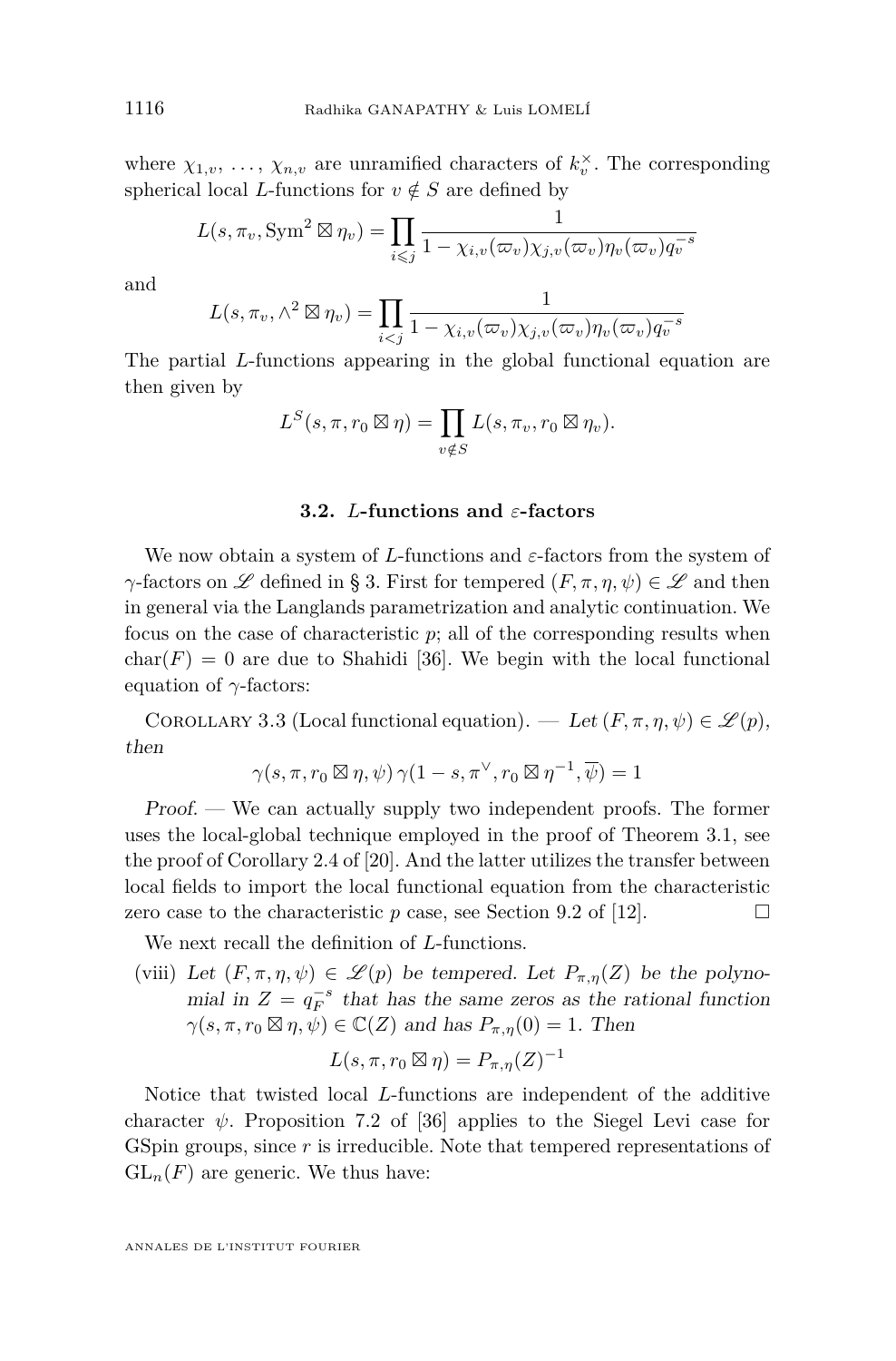<span id="page-13-0"></span>(ix) (Tempered representations). Let  $(F, \pi, \eta, \psi) \in \mathscr{L}(p)$  be tempered, then  $L(s, \pi, r_0 \boxtimes \eta)$  is holomorphic for  $\Re(s) > 0$ .

The next property gives the definition of tempered *ε*-factors.

(x) (Root numbers). Let  $(F, \pi, \eta, \psi) \in \mathcal{L}(p)$  be tempered. Then there exists a monomial  $\varepsilon(s, \pi, r_0 \boxtimes \eta, \psi) \in \mathbb{C}(Z)$ , such that

$$
\gamma(s,\pi,r_0\boxtimes \eta,\psi)\,L(s,\pi,r_0\boxtimes \eta)=\varepsilon(s,\pi,r_0\boxtimes \eta,\psi)\,L(1-s,\pi^\vee,r_0\boxtimes \eta^{-1})
$$

We now turn towards twisted local *L*-functions and *ε*-factors for not necessarily generic  $(F, \pi, \eta, \psi) \in \mathscr{L}(p)$ . Notice that every irreducible smooth representation  $\pi$  of  $GL_n(F)$  is the Langlands quotient of a representation that is parabolically induced from quasi-tempered representations.

(xi) (Langlands quotient). For  $i = 1, ..., d$ , let  $(\pi_{i,0}, \eta, \psi) \in \mathcal{L}(p)$  be tempered. Let  $\tau$  be the representation of  $GL_n(F)$  parabolically induced from  $\pi_1 \boxtimes \cdots \boxtimes \pi_d$ , where  $\pi_i = |\cdot|_F^{s_i} \pi_{i,0}$  and the  $s_i$ 's are real numbers with  $s_1 > \cdots > s_d$ . Assume that  $\pi$  is the unique Langlands quotient of  $\tau$ . Then

$$
L(s, \pi, r_0 \boxtimes \eta) =
$$
  
\n
$$
\prod_{i=1}^d L(s + 2s_i, \pi_{i,0}, r_0 \boxtimes \eta) \prod_{i < j} L(s + s_i + s_j, \pi_{i,0} \times (\pi_{j,0} \cdot \eta))
$$
  
\n
$$
\varepsilon(s, \pi, r_0 \boxtimes \eta, \psi) =
$$
  
\n
$$
\prod_{i=1}^d \varepsilon(s + 2s_i, \pi_{i,0}, r_0 \boxtimes \eta, \psi) \prod_{i < j} \varepsilon(s + s_i + s_j, \pi_{i,0} \times (\pi_{j,0} \cdot \eta), \psi)
$$

where each  $\varepsilon$ ( $s, \pi_{i,0} \times (\pi_{j,0} \cdot \eta), \psi$ ) and  $L(s, \pi_{i,0} \times (\pi_{j,0} \cdot \eta))$  are Rankin-Selberg *L*-functions and root numbers.

#### **4. Proof of Theorem [3.1](#page-10-0)**

#### **4.1. The generic case**

Recall that  $G = GSpin_m$  with  $m = 2n + 1$  or 2*n*. Let M be the Siegel Levi subgroup of **G** corresponding to  $\Delta - {\alpha_n}$ . We first deal with the case of a generic quadruple  $(F, \pi, \eta, \psi) \in \mathscr{L}(p)$ . The representation  $\pi$  lifts to a representation  $\tau = \pi \boxtimes \eta^{-1}$  of  $M \hookrightarrow G$ . When  $(F, \pi, \eta, \psi) \in \mathscr{L}(p)$  is spherical, we have

(4.1) 
$$
\pi \hookrightarrow \mathrm{ind}_{B_n}^{\mathrm{GL}_n(F)}(\chi_1 \boxtimes \cdots \boxtimes \chi_n)
$$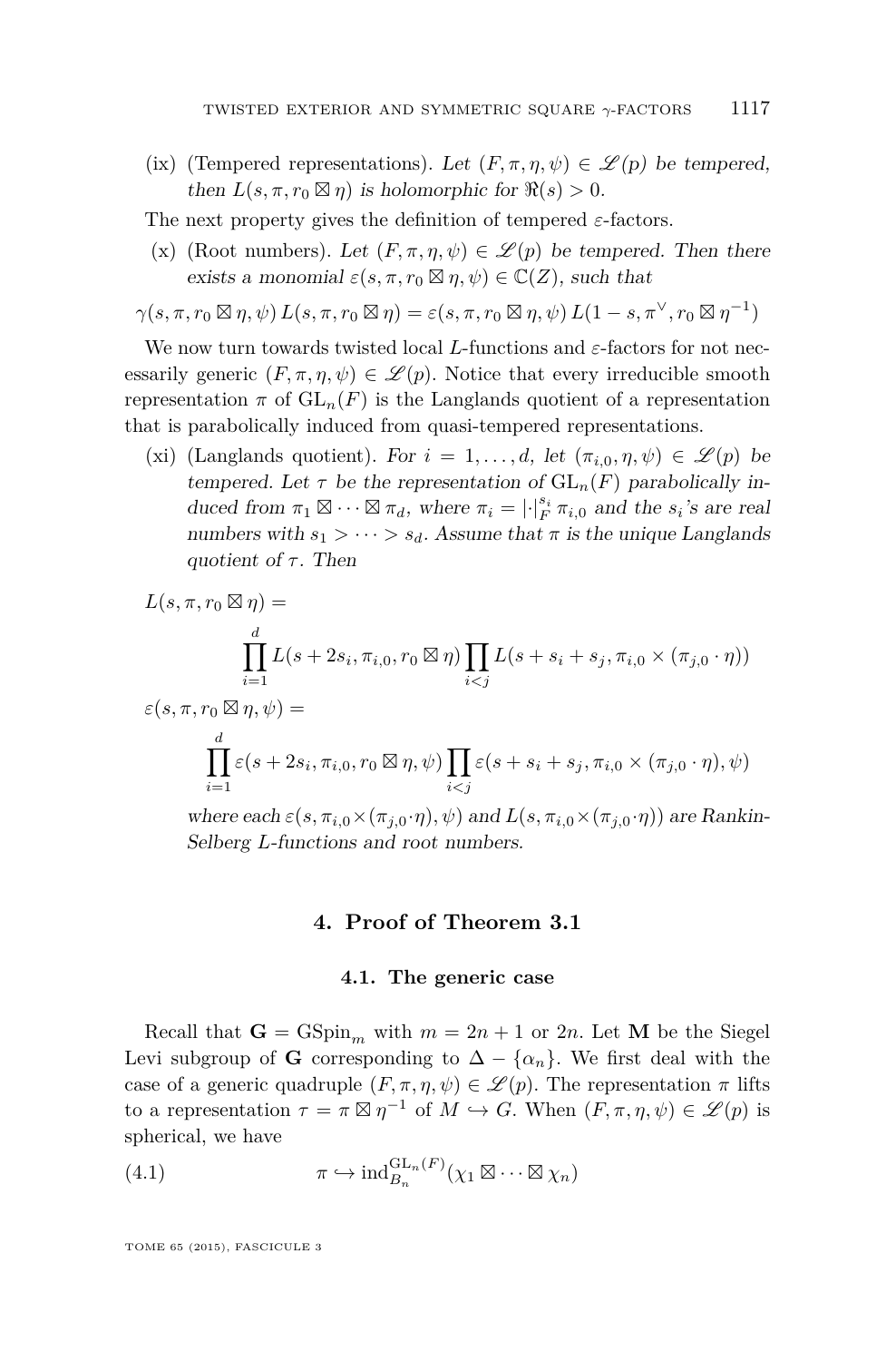<span id="page-14-0"></span>with the  $\chi_1, \ldots, \chi_n$  unramified characters of  $F^{\times}$ . Up to conjugacy in  $GL_n(\mathbb{C})$ , the Satake classification gives

$$
\pi \longleftrightarrow \mathrm{diag}(\chi_1(\varpi_F),\ldots,\chi_n(\varpi_F))
$$

Then, the Langlands parameter for the representation *τ* corresponds to the diagonal matrix

diag
$$
(\chi_1(\varpi_F),..., \chi_n(\varpi_F), \chi_n^{-1}(\varpi_F)\eta(\varpi_F),..., \chi_1^{-1}(\varpi_F)\eta(\varpi_F))
$$

of  ${}^L G^0 = \text{GSp}_{2n}(\mathbb{C})$ , if  $m = 2n + 1$ , or  ${}^L G^0 = \text{GSO}_{2n}(\mathbb{C})$ , if  $m = 2n$ . Let sim denote the similitude character defining  ${}^L G^0$ . The adjoint action *r* of  $^LM$  on  $^L$ **n** is then given by [\(2.1\)](#page-7-0), or more precisely by the complex Lie group representation  $r = (r_0 \circ \rho_n) \boxtimes \text{sim}^{-1}$ . The Langlands-Shahidi local coefficient [\[33\]](#page-28-0) leads us to define

(4.2) 
$$
\gamma(s,\tau,(r_0 \circ \rho_n) \boxtimes \text{sim}^{-1},\psi) := C_{\chi}(s,\tau,\tilde{w}_0)
$$

The results on the local coefficient of [\[29\]](#page-28-0) over function fields, allow us to prove all of the properties (i)–(vii) of the Theorem are satisfied for the  $\mathscr{L}\mathscr{S}$ twisted  $\gamma$ -factors  $\gamma(s, \tau, (r_0 \circ \rho_n) \boxtimes \text{sim}^{-1}, \psi)$  in the generic case. Indeed, notice that *r* is irreducible and that given a quintuple  $(k, \pi, \eta, \psi, S) \in \mathscr{L}(\mathscr{S}(p))$ we then obtain a representation  $\tau$  of  $\mathbf{M}(\mathbb{A}_k)$  from  $\pi \boxtimes \eta^{-1}$ . We then have that the crude functional equation reads

$$
L^{S}(s, \tau, (r_0 \circ \rho_n) \boxtimes \text{sim}^{-1}) =
$$
  

$$
\prod_{v \in S} \gamma(s, \tau, (r_0 \circ \rho_n) \boxtimes \text{sim}^{-1}, \psi) L^{S}(1 - s, \tau, (r_0 \circ \rho_n^{\vee}) \boxtimes \text{sim})
$$

which is Theorem 5.14 of [op. cit.]. This gives us Property (vii) with the above definition of  $\gamma$ -factors. In Property (v), we explicitly state the multiplicativity property of the local coefficient found in § 2 of [op. cit.]. For the relation with Artin *γ*-factors, let  $(F, \pi, \eta, \psi) \in \mathscr{L}(p)$  be spherical of degree *n*. Multiplicativity helps us study the case of a principal series representation, where  $\pi$  is given by [\(4.1\)](#page-13-0), with the  $\chi_i$ 's not necessarily unramified. In this case we obtain

(4.3) 
$$
\gamma(s, \tau, (r_0 \circ \rho_n) \boxtimes \text{sim}^{-1}, \psi) = \prod_{i=1}^n \gamma(s, \tau_i, (r_0 \circ \rho_{n_i}) \boxtimes \text{sim}^{-1}, \psi) \prod_{i < j} \gamma(s, \chi_i \chi_j \eta, \psi)
$$

where the *γ*-factors  $\gamma(s, \chi_i \chi_j \eta, \psi)$  are abelian *γ*-factors of Tate's thesis. Thus reducing the proof of Property (iii) to the case of  $n = 1$ . The approach taken in [\[28\]](#page-28-0) can be used to complete the proof of this and the remaining properties. For example, Section 3 of [op. cit.] for generalized spin groups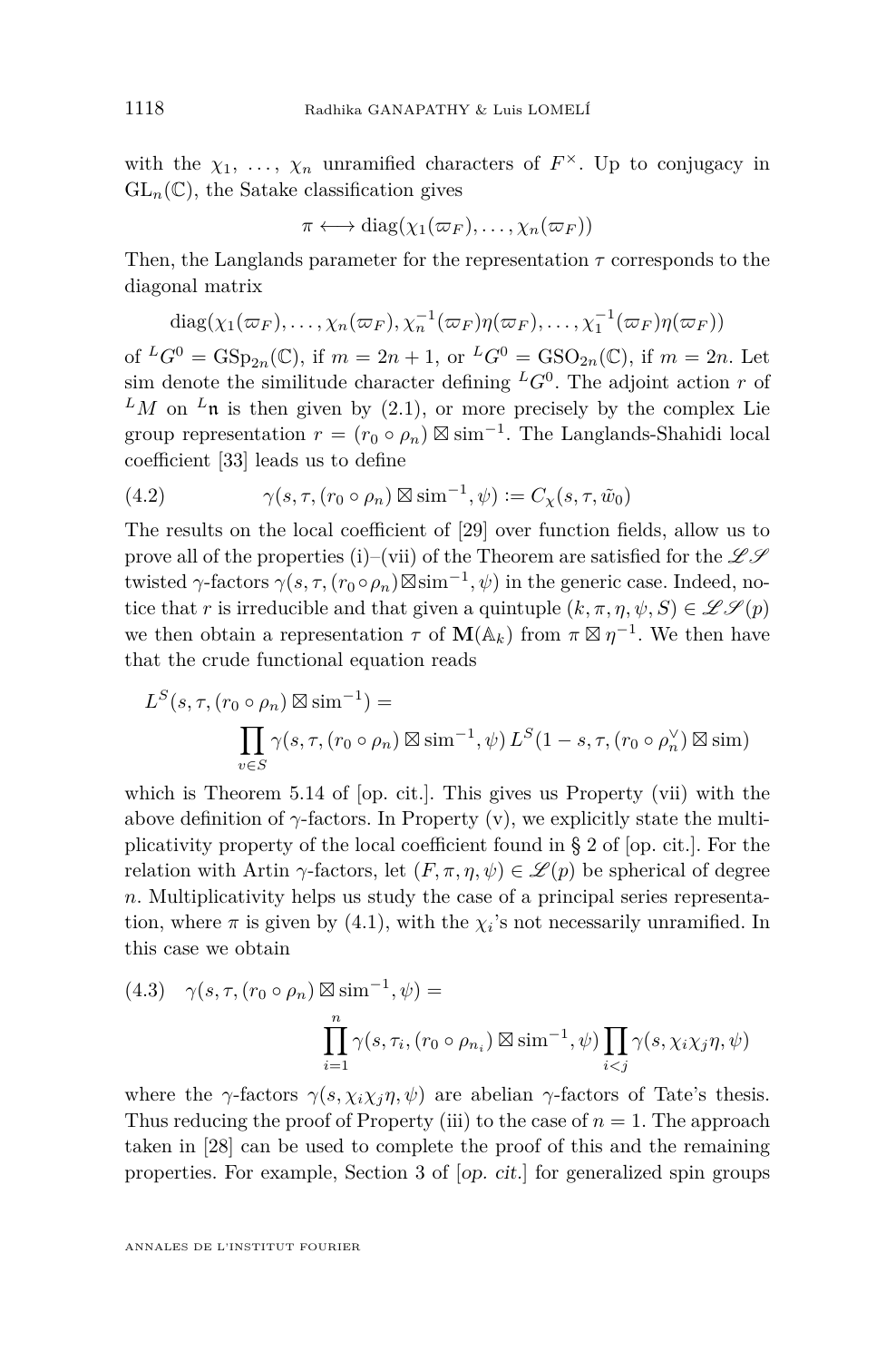<span id="page-15-0"></span>gives the following equalities for degree 1 quadruples  $(\chi, \eta, \psi) \in \mathscr{L}(p)$  in terms of abelian *γ*-factors:

$$
\gamma(s,\tau,(r_0 \circ \rho_1) \boxtimes \text{sim}^{-1},\psi) = \begin{cases} \gamma(s,\chi^2 \eta,\psi) & \text{if } \mathbf{G} = \text{GSpin}_3\\ 1 & \text{if } \mathbf{G} = \text{GSpin}_2 \end{cases}
$$

#### **4.2. The general case**

Next, we address the case of a not necessarily generic quadruple  $(F, \pi, \eta, \psi) \in \mathscr{L}(p)$ . In this generality, we have that  $\pi$  is the unique Langlands quotient  $J(\xi)$  of a representation  $\xi$  of the form

(4.4) 
$$
\xi = \text{ind}_{P_n}^{\text{GL}_n(F)}(\pi_1 \boxtimes \cdots \boxtimes \pi_d)
$$

Here,  $\mathbf{P}_n = GL_{n_1} \times \cdots \times GL_{n_d}$  and each  $\pi_i$ ,  $1 \leq i \leq d$ , is a representation of  $GL_{n_i}(F)$  of the form  $|\det(\cdot)|_F^{s_i} \pi_{i,0}$  with  $s_1 > \cdots > s_d$  and each  $\pi_{i,0}$ tempered. We then have

$$
(4.5) \quad \gamma(s,\tau,(r_0 \circ \rho_n) \boxtimes \text{sim}^{-1},\psi) =
$$
  

$$
\prod_{i=1}^d \gamma(s+2s_i,\tau_i,(r_0 \circ \rho_{n_i}) \boxtimes \text{sim}^{-1},\psi) \prod_{i
$$

This addresses case (b) of Property (v). Finally, the rule  $\gamma$  on  $\mathscr{L}(p)$  defined by  $\gamma(s, \pi, r_0 \boxtimes \eta, \psi) := \gamma(s, \tau, (r_0 \circ \rho_n) \boxtimes \text{sim}^{-1}, \psi)$  satisfies properties (i)– (vii).

For uniqueness, let  $\gamma$  be a rule on  $\mathscr{L}(p)$  satisfying the hypothesis of the theorem. Given  $(F, \pi, \eta, \psi) \in \mathscr{L}(p)$ , Properties (v) and (vi) give that  $\gamma(s, \pi, r_0 \boxtimes \eta, \psi)$  depends only on the supercuspidal content of  $\pi$ ; more precisely, on the supercuspidal inducing data when  $\pi$  is not supercusp-idal (see Remark 2.3 of [\[20\]](#page-27-0)). Fix a supercuspidal quadruple  $(F, \pi, \eta, \psi)$ of  $\mathcal{L}(p)$ . Theorem 3.1 of [\[20\]](#page-27-0) gives a global field k, a cuspidal automorphic representation  $\xi = \otimes \xi_v$  of  $GL_n(\mathbb{A}_k)$  such that:  $\xi_0 \simeq \pi$  and  $\xi_v$ ,  $v \neq 0$  is a subquotient of a principal series representation. Applying the Grundwald-Wang theorem of class field theory (See Section X of [\[1\]](#page-26-0)) gives us a Grössencharakter  $\nu = \otimes \nu_v$  such that  $\nu_0 \simeq \eta$ . We then have a quintuple  $(k, \xi, \nu, \phi, S) \in \mathscr{L}(\mathcal{P})$ , by taking an arbitrary non-trivial character  $\phi = \otimes \phi_v$  of  $\mathbb{A}_k/k$ . The above discussion leading towards [\(4.3\)](#page-14-0) shows that Property (v.a) reduces the study of  $\gamma(s, \xi_v, r_0 \boxtimes \nu_v, \phi_v)$  for  $v \neq 0$  to abelian *γ*-factors, which are uniquely determined. Also, partial *L*-functions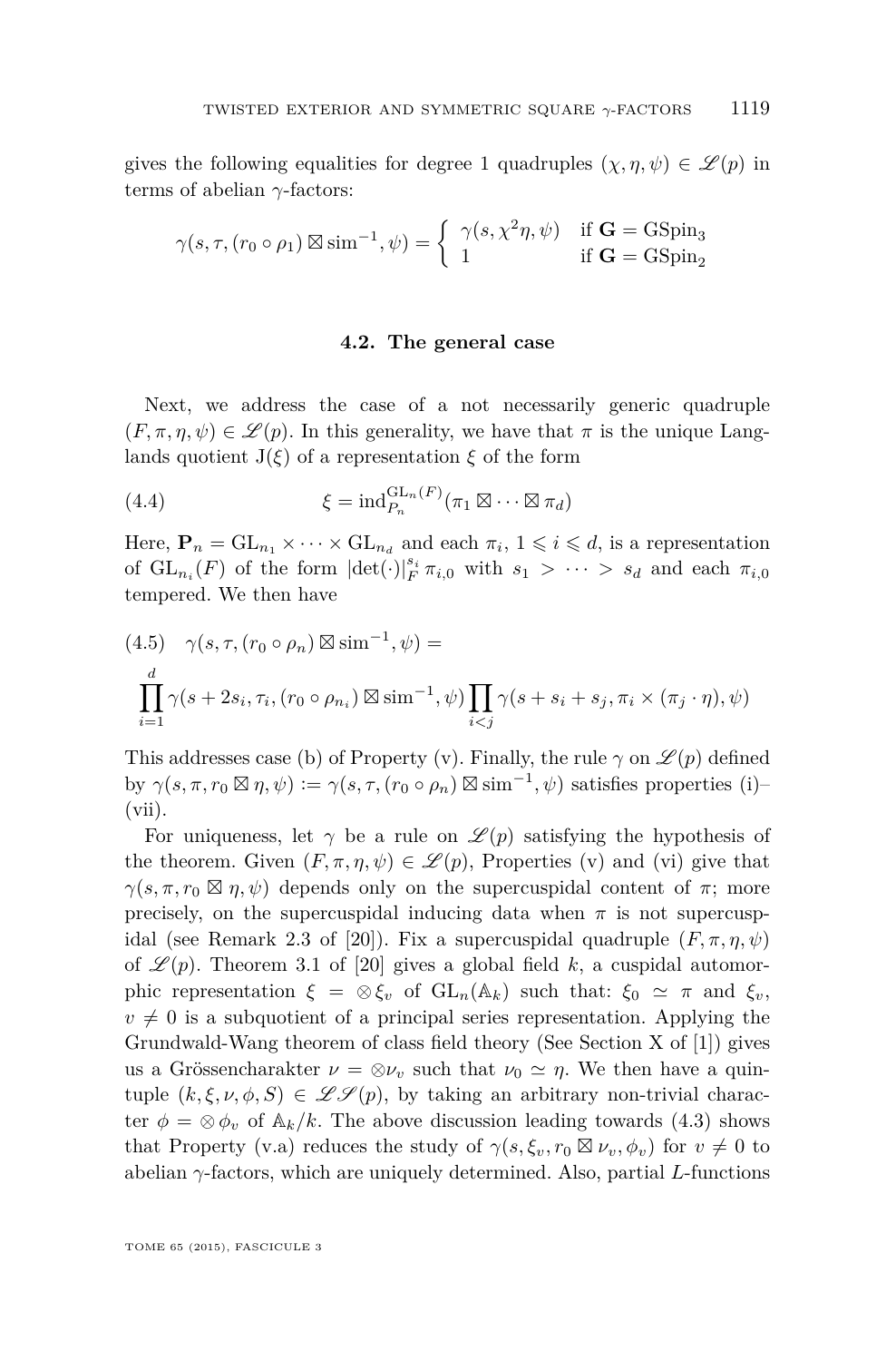<span id="page-16-0"></span>are uniquely determined by the formulas of Remark [3.2.](#page-11-0) The functional equation for  $(k, \xi, \nu, \phi, S) \in \mathscr{L} \mathscr{S}(p)$  reads

$$
L^{S}(s, \xi, r_{0} \boxtimes \nu) =
$$
  
 
$$
\gamma(s, \xi_{0}, r_{0} \boxtimes \nu_{0}, \phi_{0}) \prod_{v \in S - \{0\}} \gamma(s, \xi_{v}, r_{0} \boxtimes \nu_{v}, \phi_{v}) L^{S}(1 - s, \xi^{\vee}, r_{0} \boxtimes \nu^{-1})
$$

Properties (i) and (ii) now give that  $\gamma(s, \xi_0, r_0 \boxtimes \nu_0, \phi_0) = \gamma(s, \pi, r_0 \boxtimes \eta, \phi_0)$ . Finally, by Property (iv) we can uniquely determine  $\gamma(s, \pi, r_0 \boxtimes \eta, \psi)$  from the uniquely determined  $\gamma(s, \pi, r_0 \boxtimes \eta, \phi_0)$ .

#### **5. Compatibililty of the twisted local factors with the local Langlands correspondence and stability**

In this section, we prove the compatibility of the twisted local factors with the local Langlands correspondence in positive characteristic of [\[26\]](#page-28-0) and deduce an important stability property of the  $\gamma$ -factors under twists by highly ramified characters.

#### **5.1. Equality with Artin factors**

Let  $\mathscr G$  be the class consisting of quadruples  $(F, \sigma, \eta, \psi)$ , where: *F* is a non-archimedean local field;  $\sigma$  is an *n*-dimensional Frob-semisimple Weil-Deligne representation;  $\eta$  is a character of  $W_F$ ; and,  $\psi$  is a non-trivial additive character of *F*. Given a prime number *p*, we denote  $\mathscr{G}(p)$  the subclass of  $\mathscr G$  whose objects are quadruples  $(F, \sigma, \eta, \psi)$  with char $(F) = p$ .

We have a rule  $\gamma$  on  $\mathscr G$  which assigns a rational function  $\gamma(s, \sigma, r_0 \otimes \eta, \psi)$ to every quadruple  $(F, \sigma, \eta, \psi) \in \mathscr{G}$ , defined by

$$
(5.1) \quad \gamma(s,r_0(\sigma) \otimes \eta,\psi) := \varepsilon(s,(r_0 \circ \sigma) \otimes \eta,\psi) \frac{L(1-s,(r_0 \circ \sigma^{\vee}) \otimes \eta^{-1})}{L(s,(r_0 \circ \sigma) \otimes \eta)}
$$

where the Artin *L*-functions and root numbers on the right half side are those defined by Deligne and Langlands [\[38\]](#page-28-0).

Consider the morphism

 $\mathscr{L} \xrightarrow{\text{LLC}} \mathscr{G}$ 

taking  $(F, \pi, \eta, \psi)$  to  $(F, \sigma, \eta, \psi)$  via the local Langlands correspondence. More precisely, we let  $\sigma = \sigma(\pi)$  be the Weil-Deligne representation corresponding to  $\pi$  under the local Langlands correspondence [\[14,](#page-27-0) [15,](#page-27-0) [26\]](#page-28-0); we identify the character  $\eta$  of  $F^{\times}$  with a character of  $\mathcal{W}_F$  via local class field theory; and  $\psi$  remains unchanged.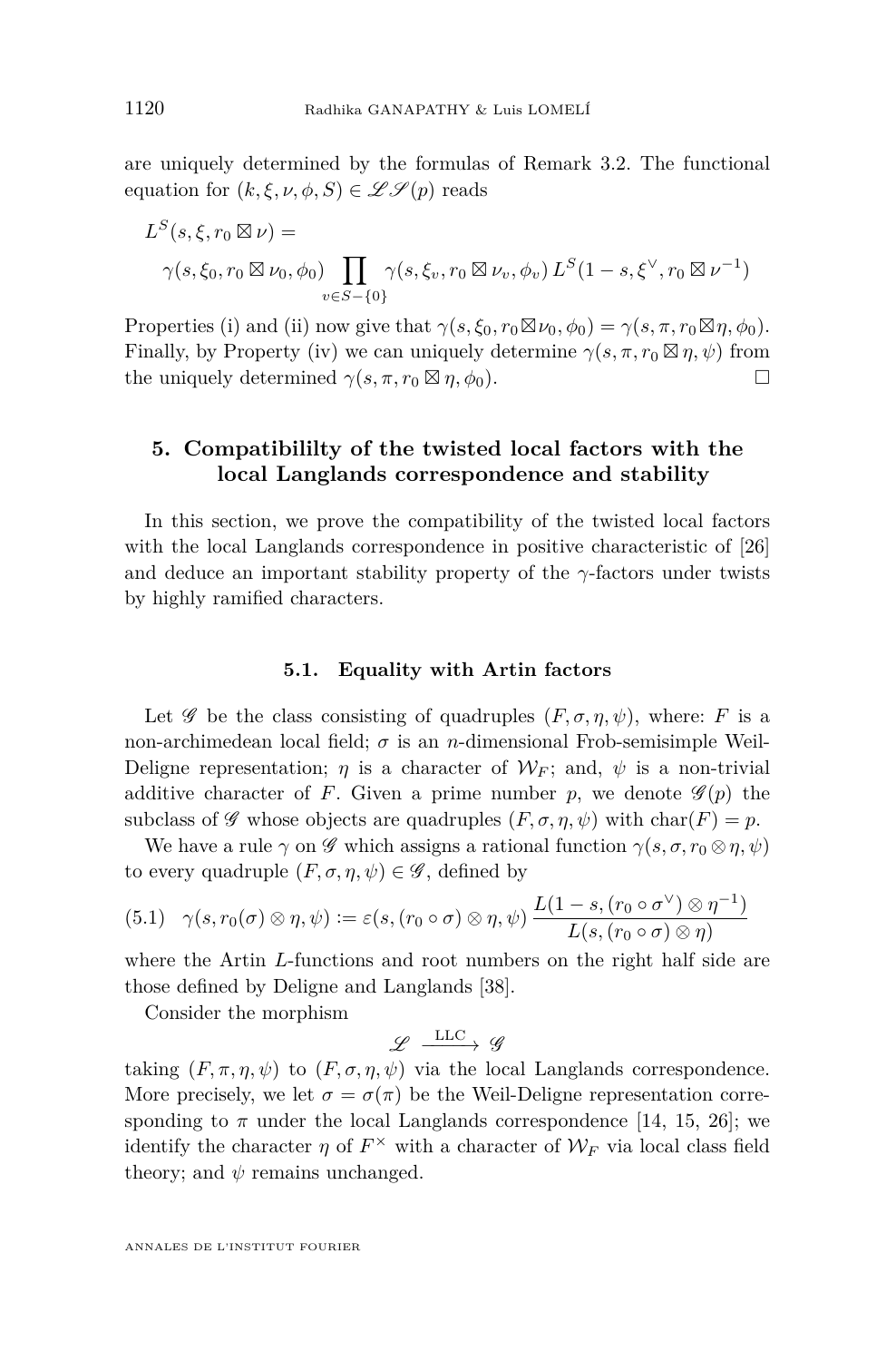<span id="page-17-0"></span>THEOREM  $5.1.$  — The morphism

$$
\mathscr{L}(p) \xrightarrow{\text{LLC}} \mathscr{G}(p)
$$

preserves twisted exterior and symmetric square local factors. More precisely, let LLC :  $(F, \pi, \eta, \psi) \mapsto (F, \sigma, \eta, \psi)$ , then

$$
\gamma(s, \pi, r_0 \boxtimes \eta, \psi) = \gamma(s, (r_0 \circ \sigma) \otimes \eta, \psi)
$$
  

$$
L(s, \pi, r_0 \boxtimes \eta) = L(s, (r_0 \circ \sigma) \otimes \eta)
$$
  

$$
\varepsilon(s, \pi, r_0 \boxtimes \eta, \psi) = \varepsilon(s, (r_0 \circ \sigma) \otimes \eta, \psi)
$$

Proof. — The morphism LLC allows us to define a rule  $\gamma^{\text{Gal}}$  on  $\mathscr{L}(p)$  by setting

$$
\gamma^{\operatorname{Gal}}(s,\pi,r_0\boxtimes \eta,\psi) := \gamma(s,(r_0\circ \sigma(\pi))\otimes \eta,\psi)
$$

for every  $(F, \pi, \eta, \psi) \in \mathscr{L}(p)$ , where the  $\gamma$ -factors on the right are the Artin factors defined by equation [\(5.1\)](#page-16-0). The approach is to apply the uniqueness part of Theorem 3.1, in order to conclude that

$$
\gamma(s,\pi,r_0\boxtimes \eta,\psi) = \gamma^{\operatorname{Gal}}(s,\pi,r_0\boxtimes \eta,\psi)
$$

First, notice that the *γ*-factor  $\gamma(s,(r_0 \circ \sigma(\pi))\boxtimes \eta, \psi)$  depends only on the underlying Weil representation of the Weil-Deligne representation  $\sigma = \sigma(\pi)$ , in addition to the character  $\eta$ . Hence, we are reduced to representations of the Weil group. Artin factors depend only on the isomorphism class of *σ* and are compatible with class field theory, that is  $\gamma^{\text{Gal}}$  satisfies Property (ii) of Theorem 3.1. Properties (i) and (iii) are immediate. Formulas 3.4.4 and 3.4.5 of [\[38\]](#page-28-0) gives Properties (iv) and (vi). Multiplicativity follows from the property

$$
r_0(\sigma \oplus \tau) \otimes \eta = (r_0(\sigma) \otimes \eta) \oplus (r_0(\tau) \otimes \eta) \oplus (\sigma \otimes (\tau \otimes \eta))
$$

of twisted exterior and symmetric square representations, which gives

$$
\gamma(s,r_0(\sigma\oplus\tau)\otimes\eta,\psi)=\gamma(s,r_0(\sigma)\otimes\eta,\psi)\gamma(s,r_0(\tau)\otimes\eta,\psi)\gamma(s,\sigma\otimes(\tau\otimes\eta),\psi)
$$

Finally Artin factors satisfy a global functional equation. An important point here is that the global Langlands correspondence for  $GL_n$  over function fields [\[25\]](#page-28-0) is compatible with the local Langlands correspondence (see § 15.3 of [\[26\]](#page-28-0)). Thus properties (i)–(vii) are satisfied.

To conclude, we point out that the local Langlands correspondence for  $GL_n$  is compatible with the above construction of *L*-functions and  $\varepsilon$ -factors from the tempered case (see for example [\[16\]](#page-27-0)). Hence, local *L*-functions and *ε*-factors are preserved.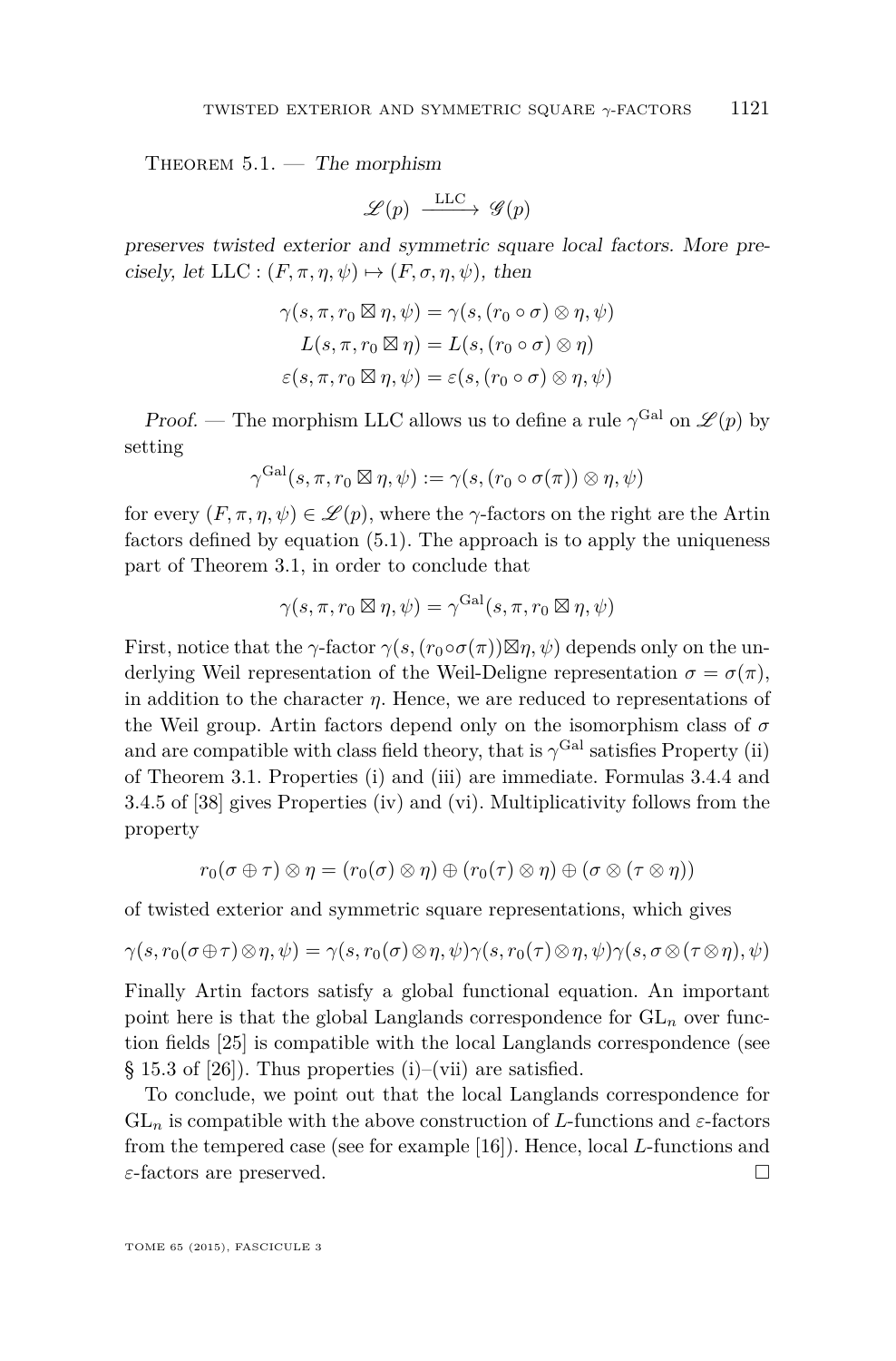#### **5.2. Stability of** *γ***-factors**

<span id="page-18-0"></span>We now turn towards an interesting question in the Langlands-Shahidi method, that of stability of  $\gamma$ -factors under twists by highly ramified characters. We note that several important cases are proved in [\[6\]](#page-27-0) under certain geometric conditions for orbital integrals, due to the connection between the local coefficient and Bessel models. However, the Siegel Levi case of GSpin groups falls in a different category. In positive characteristic, thanks to the compatibility with LLC :  $\mathscr{L}(p) \longleftrightarrow \mathscr{G}(p)$ , we can give a simple proof:

PROPOSITION 5.2. — (Stability). Let  $(F, \pi_i, \eta, \psi) \in \mathscr{L}(p)$ ,  $i = 1, 2$ , be such that  $\omega_{\pi_1} = \omega_{\pi_2}$  and  $\eta$  has sufficiently high conductor. Then

 $\gamma(s, \pi_1, r_0 \boxtimes \eta, \psi) = \gamma(s, \pi_2, r_0 \boxtimes \eta, \psi)$ 

Proof.  $\overline{ }$  For each  $i = 1, 2$ , let the map LLC take the quadruple  $(F, \pi_i, \eta, \psi)$  to  $(F, \sigma_i, \eta, \psi)$ . From the proof of Theorem [5.1,](#page-17-0) we have that

$$
\gamma(s, \pi_i, r_0 \boxtimes \eta, \psi) = \gamma^{\text{Gal}}(s, \sigma_i, r_0 \boxtimes \eta, \psi)
$$

The main result of [\[10\]](#page-27-0) shows that there is an element  $c = c(\eta, \psi) \in F^{\times}$ such that  $\psi^c(x) = \eta(1+x)$  for  $x \in \mathfrak{p}^{[k/2]+1}$ , with the level k of  $\eta$  high enough, and

$$
\gamma^{\text{Gal}}(s, \sigma_i, r_0 \boxtimes \eta, \psi) = \det(r_0 \circ \sigma_i(c))^{-1} \gamma(s, \eta, \psi)^{\frac{n+1}{2}}
$$

The condition  $\omega_{\pi_1} = \omega_{\pi_2}$  gives  $\det(r_0 \circ \sigma_1(c)) = \det(r_0 \circ \sigma_2(c)).$ 

Remark  $5.3.$  — The results of [\[18\]](#page-27-0) can be applied directly to give a weaker statement of stability requiring  $\eta^2$  to be highly ramified (see § 4.4) of [\[19\]](#page-27-0)). What we have provided here is the full stability property of twisted exterior and symmetric square *γ*-factors.

#### **6. Compatibility of the twisted symmetric and exterior square factors with the Deligne-Kazhdan correspondence**

In [\[12\]](#page-27-0), the first author showed that the Langlands-Shahidi local coefficient is compatible with the Deligne-Kazhdan theory for sufficiently close local fields. The results of [\[12\]](#page-27-0) hold true for local coefficients associated to generic representations of Levi subgroups of a split reductive group. In this section, we will first briefly review the Deligne-Kazhdan correspondence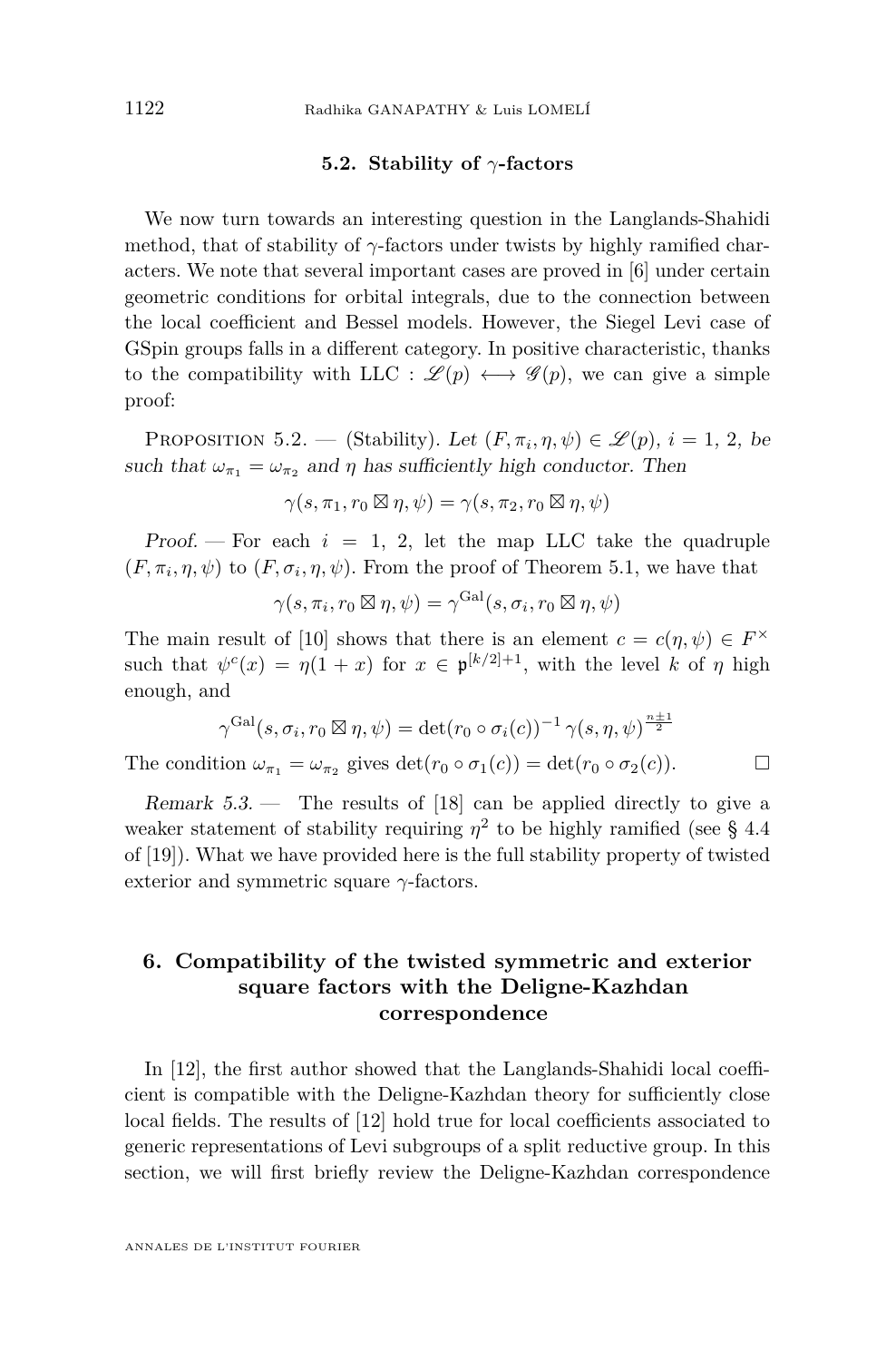<span id="page-19-0"></span>from [\[9,](#page-27-0) [22\]](#page-27-0). Since the twisted *γ*-factor on the analytic side is defined via the local coefficient (Equation [4.2\)](#page-14-0), we apply the results of [\[12\]](#page-27-0) to deduce the compatibility of the twisted symmetric and exterior square local factors with the Deligne-Kazhdan correspondence.

Recall that two non-archimedean local fields  $F$  and  $F'$  are  $m$ *-close* if  $\mathcal{O}_F/\mathfrak{p}_F^m \cong \mathcal{O}_{F'}/\mathfrak{p}_{F'}^m$ . Note that given a local field  $F'$  of characteristic  $p$  and an integer  $m \geq 1$ , there exists a local field  $F$  of characteristic 0 such that  $F'$ is *m*-close to *F*. We just have to choose the field *F* to be ramified enough.

#### **6.1. Deligne's theory**

In [\[9\]](#page-27-0), Deligne considered the triplet

$$
\mathrm{Tr}_m(F) = (\mathcal{O}/\mathfrak{p}_F^m, \mathfrak{p}_F/\mathfrak{p}_F^{m+1}, \epsilon)
$$

where  $\epsilon$  = natural projection of  $\mathfrak{p}_F/\mathfrak{p}_F^{m+1}$  on  $\mathfrak{p}_F/\mathfrak{p}_F^m$ . He showed that if the fields *F* and *F*<sup>'</sup> are *m*-close, the isomorphism of triplets  $\text{Tr}_m(F) \xrightarrow{cl_m}$  $\text{Tr}_m(F')$  gives an isomorphism

(6.1) 
$$
\text{Gal}(\bar{F}/F)/I_F^m \xrightarrow{\text{Del}_m} \text{Gal}(\bar{F}'/F')/I_{F'}^m
$$

that is unique up to inner automorphisms (Equation 3.5.1 of [\[9\]](#page-27-0)). Here,  $\bar{F}$  is a separable algebraic closure of  $F,$   $I_F$  is the inertia subgroup and  $I_F^m$ denotes the *m*-th higher ramification subgroup of *I<sup>F</sup>* with upper numbering. This gives a bijection

 $\{\mathrm{Cont.}, \, \mathrm{complex}, \, \mathrm{f.d.} \,$  representations of  $\mathrm{Gal}(\bar{F}/F)$  trivial on  $I_F^m\}$ 

 $\stackrel{\text{Del}_m}{\longleftrightarrow}$  {Cont., complex, f.d. representations of Gal( $\bar{F}'/F'$ ) trivial on  $I^m_{F'}$ }.

Furthermore, he proved that the Artin *L*- and  $\epsilon$ -factors are preserved under  $Del_m$  (Check for Proposition 3.7.1 of [\[9\]](#page-27-0)). Let us recall this result in the context of the twisted symmetric and exterior square factors. To state it precisely, let us first introduce some notation.

Given  $m \geq 1$ , let  $\mathscr{G}^m$  be the subclass of  $\mathscr{G}$  whose objects consist of quadruples  $(F, \sigma, \eta, \psi)$  where: *F* is a non-archimedean local field, depth $(\sigma)$  $\langle m, \text{depth}(n) \rangle \langle m \text{ and } \psi \text{ is a non-trivial additive character of } F. \text{ Recall}$ that the depth of a Langlands parameter  $\sigma$  is defined as follows:

$$
\operatorname{depth}(\sigma) := \inf\{r \mid \sigma|_{I_F^{r+}} = 1\}
$$

where  $I_F \subset \mathcal{W}_F \subset \text{WD}_F$  denotes the inertia group and the filtration is the upper numbering filtration of ramification subgroups (See Chapter IV of [\[32\]](#page-28-0)). Then  $\text{depth}(\sigma) < m$  implies that  $\sigma$  is trivial on  $I_F^m$ .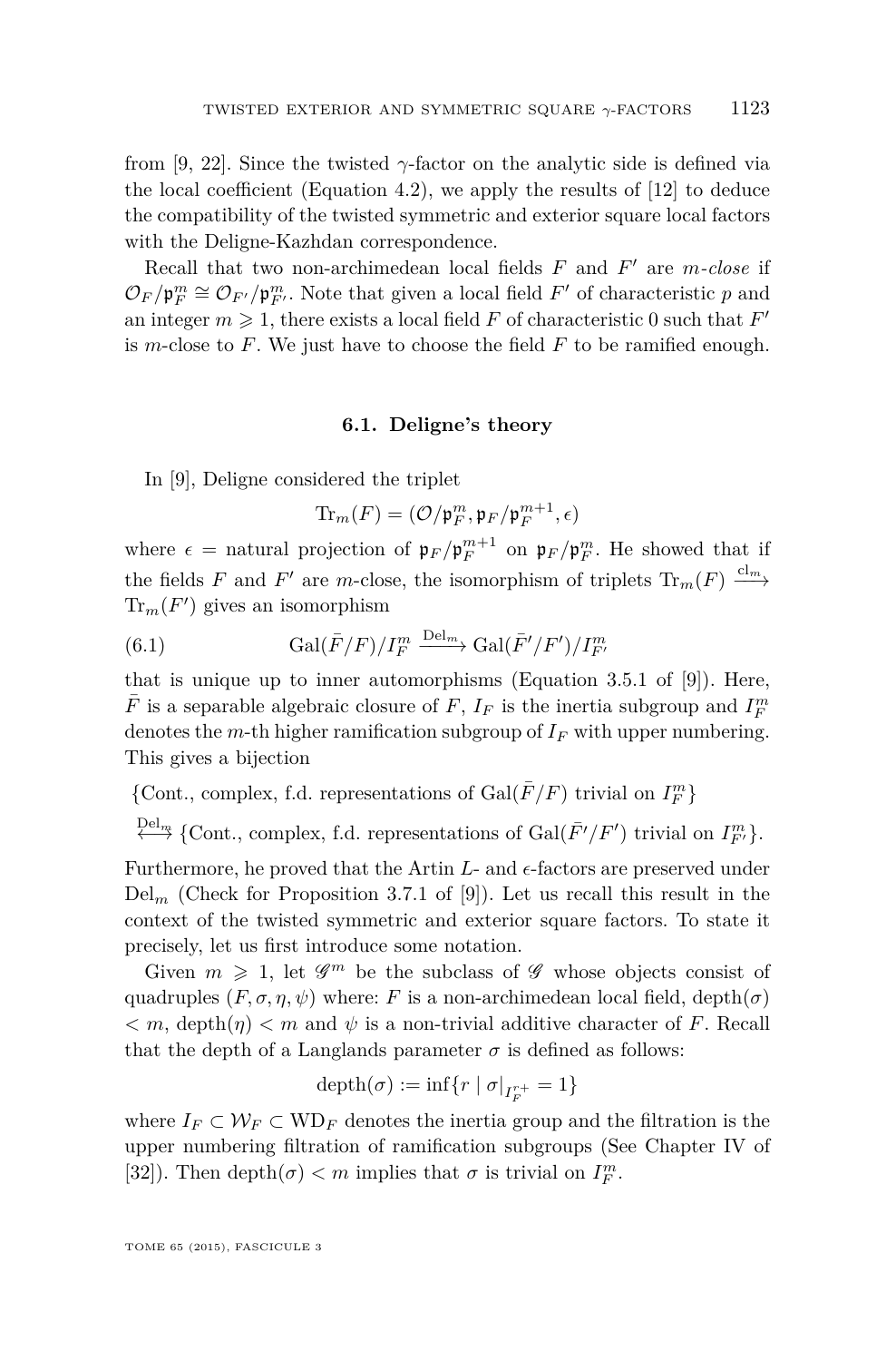<span id="page-20-0"></span>DEFINITION  $6.1.$  — Let  $(F', \sigma', \eta', \psi') \in \mathscr{G}^m$ . We say that the quadruple  $(F, \sigma, \eta, \psi) \in \mathscr{G}$  *is* Del<sub>m</sub>-associated to  $(F', \sigma', \eta', \psi')$  if:

- (a)  $F'$  and  $F$  are *m*-close,
- (b)  $\sigma' = \text{Del}_m(\sigma)$ ,
- (c) *η* corresponds to *η'* via the isomorphism  $F^{\times}/(1 + \mathfrak{p}_F^m) \cong F'^{\times}/(1 +$  $\mathfrak{p}_{F'}^m$ ) that is obtained using  $cl_m$ .
- (d) With  $k := \text{cond}(\psi')$ ,  $\psi$  satisfies:

$$
cond(\psi) = k
$$

$$
\psi|_{\mathfrak{p}_F^{k-m}/\mathfrak{p}_F^k} = \psi'|_{\mathfrak{p}_{F'}^{k-m}/\mathfrak{p}_{F'}^k}
$$

We then have the following proposition.

PROPOSITION 6.2 (Proposition 3.7.1 of [\[9\]](#page-27-0)). — Let  $m \geq 1$  and let  $r_0 =$ Sym<sup>2</sup> or  $\wedge^2$ . Let  $(F', \sigma', \eta', \psi') \in \mathscr{G}^m$ . For each  $(F, \sigma, \eta, \psi)$  that is Del<sub>m</sub>associated to  $(F', \sigma', \eta', \psi')$ , we have

$$
\gamma(s, (r_0 \circ \sigma) \otimes \eta, \psi) = \gamma(s, (r_0 \circ \sigma') \otimes \eta', \psi')
$$
  

$$
L(s, (r_0 \circ \sigma) \otimes \eta) = L(s, (r_0 \circ \sigma') \otimes \eta')
$$
  

$$
\varepsilon(s, (r_0 \circ \sigma) \otimes \eta, \psi) = \varepsilon(s, (r_0 \circ \sigma') \otimes \eta', \psi')
$$

#### **6.2. Kazhdan's theory**

Let **G** be a split, connected reductive group defined over  $\mathbb{Z}$  and let  $G :=$  $\mathbf{G}(F)$ . For the remainder of this section we use the following notation: For an object X associated to the field  $F$ , we will use the notation  $X'$ to denote the corresponding object over  $F'$ . In [\[22\]](#page-27-0), Kazhdan proved that given  $m \geq 1$ , there exists  $l \geq m$  such that if *F* and *F'* are *l*-close, then there is an algebra isomorphism  $\text{Kaz}_m : \mathcal{H}(G, K_m) \to \mathcal{H}(G', K'_m)$ , where  $K_m$  is the *m*-th usual congruence subgroup of  $\mathbf{G}(\mathcal{O}_F)$ . (In fact, this result holds with  $l = m$ . Cf. Corollary 3.15 of [\[12\]](#page-27-0)). Hence, when the fields F and  $F'$  are sufficiently close, we have a bijection

{Irreducible, admissible representations  $(\pi, V)$  of *G* such that  $\pi^{K_m} \neq 0$ }  $\longleftrightarrow$ 

{Irreducible, admissible representations  $(\pi', V')$  of *G*' such that  $\pi'^{K'_{m}} \neq 0$ } A variant of the Kazhdan isomorphism is now available for split reductive groups. Let  $I_m$  denote the *m*-th Iwahori filtration subgroup of **G**. Recall that  $I_m = \text{Ker}(\mathbf{I}(\mathcal{O}_F) \to \mathbf{I}(\mathcal{O}_F/\mathfrak{p}_F^m))$ , where **I** is the Iwahori group scheme arising in Bruhat-Tits theory (See Section 3.4.A of [\[12\]](#page-27-0)). A presentation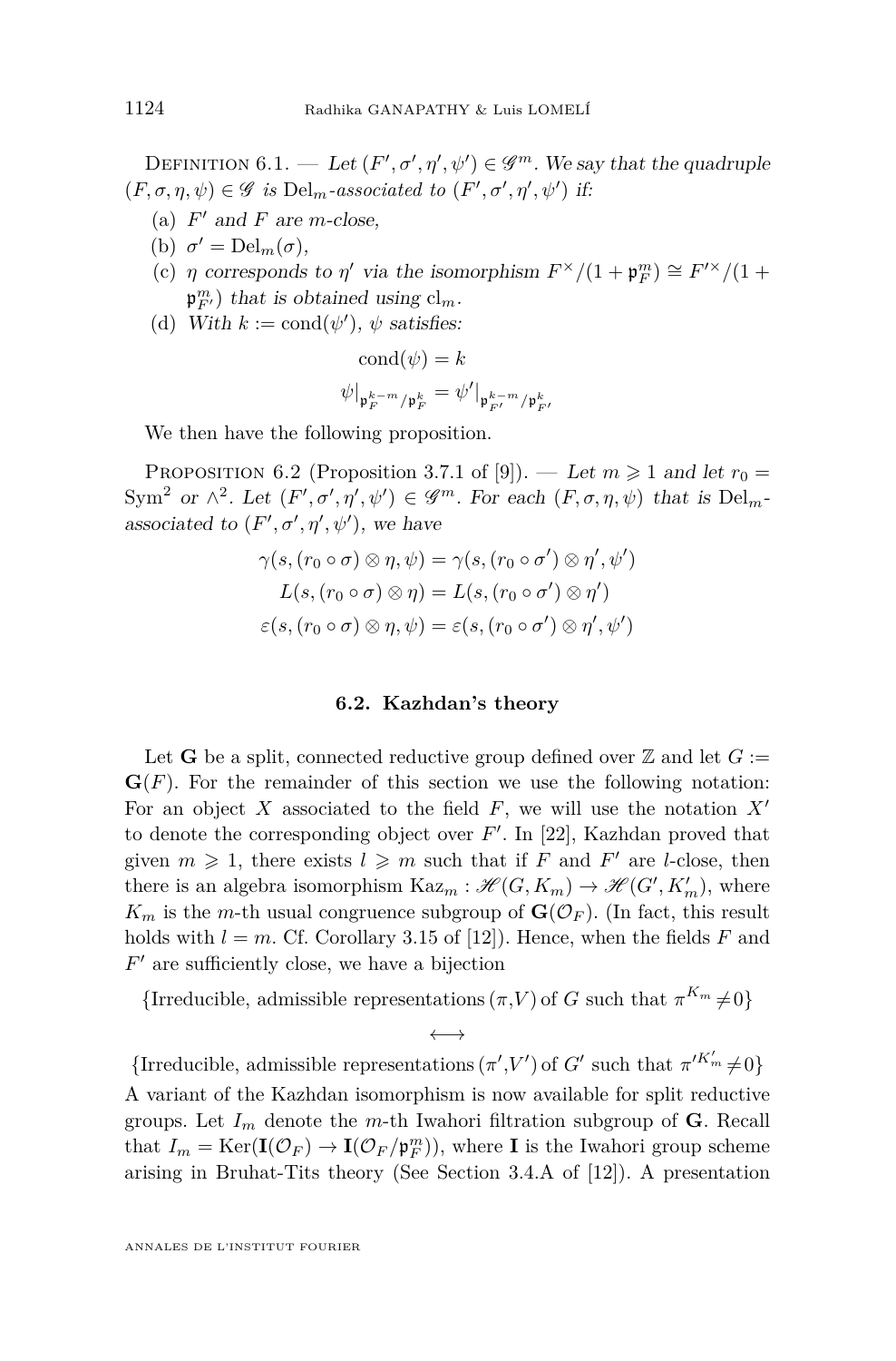<span id="page-21-0"></span>has been written down for the Hecke algebra  $\mathcal{H}(G, I_m)$  (cf. [\[21\]](#page-27-0) for  $GL_n$ and [\[12\]](#page-27-0) for any split reductive group). It has then been shown that when  $F$  and  $F'$  are  $m$ -close,

(6.2) 
$$
\mathscr{H}(G, I_m) \cong \mathscr{H}(G', I'_m)
$$

(cf. [\[27\]](#page-28-0) for  $GL_n$  and [\[12\]](#page-27-0) for any split reductive group). This gives rise to a bijection

(6.3)

{Irreducible, admissible representations  $(\pi, V)$  of *G* such that  $\pi^{I_m} \neq 0$ }

←→ *κ<sup>m</sup>*

{Irreducible, admissible representations  $(\pi', V')$  of *G'* such that  $\pi'^{I'_{m}} \neq 0$ }

#### **6.3. Compatibility of twisted symmetric and exterior square factors over close local fields**

In [\[12\]](#page-27-0), this variant of the Kazhdan isomorphism (Equation 6.2) was used to study the Langlands-Shahidi local coefficients over close local fields. In this section, we will apply Theorem 5.5 of [\[12\]](#page-27-0) to deduce the analogue of Proposition [6.2](#page-20-0) above on the analytic side.

Given  $m \geq 1$ , let  $\mathscr{L}^m$  be the subclass of  $\mathscr{L}$  whose objects consist of quadruples  $(F, \pi, \eta, \psi)$  where: *F* is a non-archimedean local field, depth $(\pi)$  $\langle m, \text{depth}(n) \rangle \langle m \text{ and } \psi \rangle$  is a non-trivial additive character of *F*. Note that by Lemma 7.2 of [\[12\]](#page-27-0), depth $(\pi) < m \implies \pi^{I_{m+1}} \neq 0$ ,

DEFINITION  $6.3.$  — Let  $l \geq m+1$  and let  $(F', \pi', \eta', \psi') \in \mathscr{L}^m$ . We say that the quadruple  $(F, \pi, \eta, \psi)$  *is* Kaz<sub>l</sub>-associated to  $(F', \pi', \eta', \psi')$  if:

- (a)  $F'$  is *l*-close to  $F$ ,
- (b)  $\pi' = \kappa_l(\pi)$ ,
- (c) *η* corresponds to *η'* via the isomorphism  $F^{\times}/(1+\mathfrak{p}^{l}) \cong F^{\prime \times}/(1+\mathfrak{p}^{l})$ that is obtained using cl*<sup>l</sup>* ,
- (d) With  $k := \text{cond}(\psi')$ ,  $\psi$  satisfies:

(6.4) cond(*ψ*) = *k*

$$
\psi|_{\mathfrak{p}_F^{k-l}/\mathfrak{p}_F^k}=\psi'|_{\mathfrak{p}_{F'}^{k-l}/\mathfrak{p}_{F'}^k}
$$

Remark 6.4. — Note that given any  $(F', \pi', \eta', \psi') \in \mathcal{L}(p)$ , there exists an integer *l* and a quadruple  $(F, \pi, \eta, \psi) \in \mathscr{L}$  (with char(*F*) = 0) that is Kaz<sub>l</sub>-associated to  $(F', \pi', \eta', \psi')$ .

We then have the following proposition.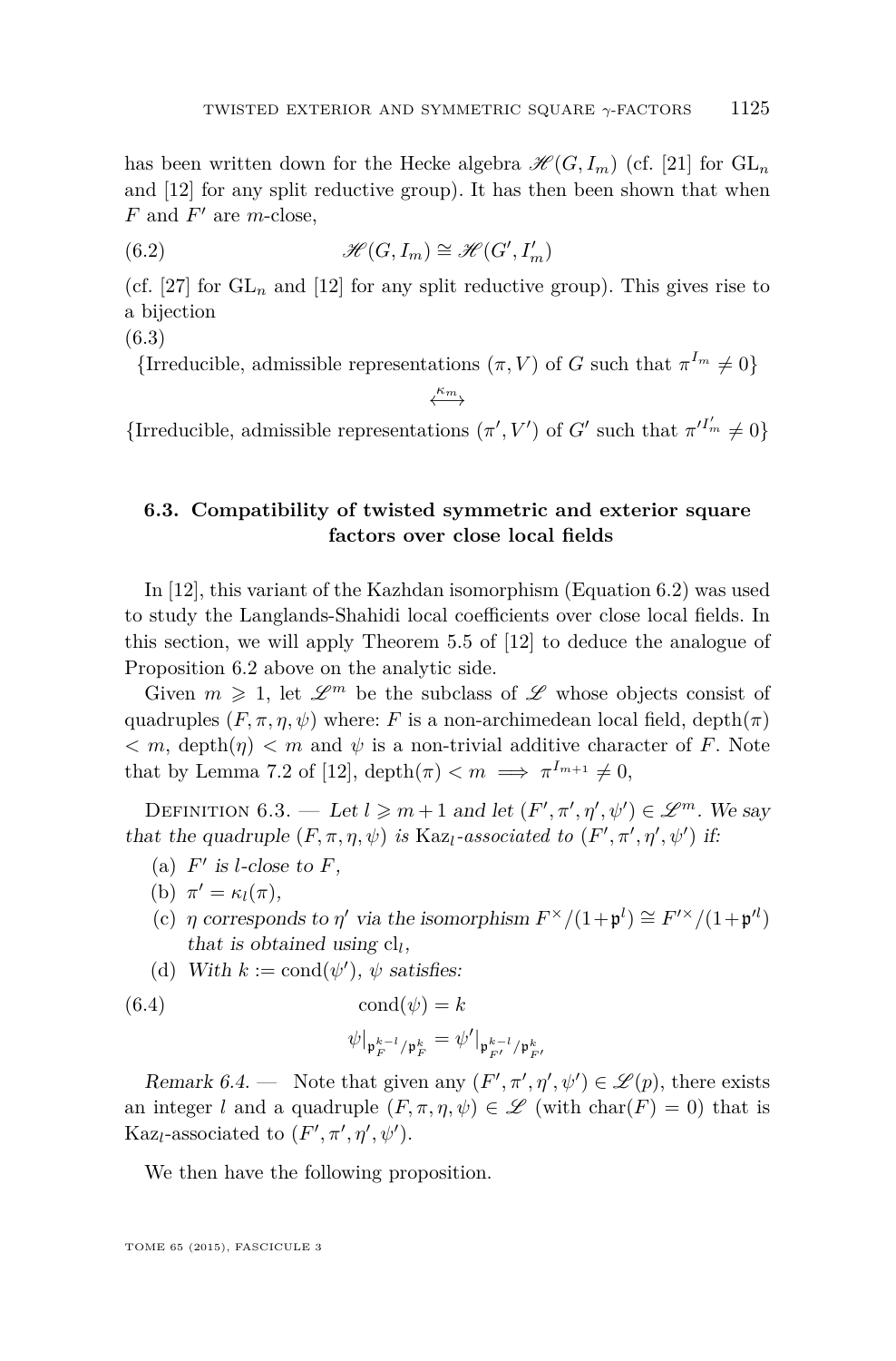<span id="page-22-0"></span>PROPOSITION 6.5. — Let  $n \ge 2$  and  $m \ge 1$ . Let  $r_0 = \text{Sym}^2$  or  $\wedge^2$ . Let  $(F', \pi', \eta', \psi') \in \mathcal{L}^m$ . There exists  $l = l(n, m) \geq m + 1$  such that for any  $(F, \pi, \eta, \psi) \in \mathscr{L}$  that is Kaz<sub>l</sub>-associated to  $(F', \pi', \eta', \psi')$ , we have

$$
L(s, \pi, r_0 \boxtimes \eta) = L(s, \pi', r_0 \boxtimes \eta')
$$
  

$$
\gamma(s, \pi, r_0 \boxtimes \eta, \psi) = \gamma(s, \pi', r_0 \boxtimes \eta', \psi')
$$
  

$$
\epsilon(s, \pi, r_0 \boxtimes \eta, \psi) = \epsilon(s, \pi', r_0 \boxtimes \eta', \psi')
$$

Proof. — This proposition is a consequence of Theorem 5.5 of [\[12\]](#page-27-0) (and the argument below is similar to Theorem 7.6 of [\[12\]](#page-27-0)). Let us first deal with the  $\gamma$ -factor for a generic quadruple  $(F', \pi', \eta', \psi')$ . Using Property (iv) of Theorem [3.1,](#page-10-0) we may and do assume that  $\text{cond}(\psi) = 0$  (Here note that if  $\psi \leftrightarrow \psi'$  as in Equation [6.4,](#page-21-0) then  $\psi^a \leftrightarrow \psi'^{a'}$  where *a'* corresponds to the image of *a* under the isomorphism  $F^{\times}/(1+\mathfrak{p}^{l}) \cong F^{\prime \times}/(1+\mathfrak{p}^{l})$ ). For each  $l \geqslant$ *m* + 1 and each  $(F, \pi, \eta, \psi) \in \mathcal{L}^m$  that is Kaz<sub>*l*</sub>-associated to  $(F', \pi', \eta', \psi')$ we have, by Corollary 4.5 of [\[12\]](#page-27-0), that the quadruple  $(F, \pi, \eta, \psi)$  is also generic. Let  $W(\pi, \chi)$  denote the Whittaker model of  $\pi$  (where  $\chi$  is as in Section [2.5\)](#page-8-0). Let  $G = GSpin_{2n+1}$  for  $r_0 = Sym^2$  and  $G = GSpin_{2n}$  for  $r_0 = \wedge^2$ . We show that there exists an  $l = l(n, m) \geq m + 1$ , depending only on *n* and *m*, such that

- Theorem 7.6 of [\[12\]](#page-27-0) holds,
- $V^{I_l \cap GL_n(F)} \neq 0,$
- There exists  $v_0 \in V^{I_l \cap \mathrm{GL}_n(F)}$  with  $W_{v_0}(e) \neq 0$ .

Using Theorem 2.3.6.4 of [\[39\]](#page-28-0), it is easy to see that

$$
cond(\pi) \leqslant n^2 \operatorname{depth}(\pi) + n^2 \leqslant n^2 m + n^2
$$

Let  $v_0$  be the essential vector of the representation  $\pi$  as in Theorem 2 of [\[5\]](#page-27-0) and let  $W_{v_0} \in W(\pi, \psi)$  be the corresponding Whittaker function. This vector has the property that  $W_{v_0}(e) \neq 0$  (Cf. Proposition 1 of [\[5\]](#page-27-0)). Set  $m_1 = n^2m + n^2$ . Since cond $(\pi) \leq m_1$ , this vector lies in

$$
K_n(m_1) =
$$
  
=  $\left\{ \begin{pmatrix} A & b \\ c & d \end{pmatrix} \in GL_n(\mathcal{O}) : A \in GL_{n-1}(\mathcal{O}), c \equiv 0 \mod \mathfrak{p}_F^{m_1}, d \equiv 1 \mod \mathfrak{p}_F^{m_1} \right\}$ 

Since  $I_{m_1} \cap GL_n(F) \subset K_n(m_1)$ , we see that  $v_0 \in V^{I_{m_1} \cap GL_n(F)}$ . Let  $l \geq$  $n^2m + n^2 + 4$  be large enough so that Theorem 7.6 of [\[12\]](#page-27-0) holds (This theorem is needed for Equation [6.6](#page-23-0) below). Then by Theorem 5.5 of [\[12\]](#page-27-0) and we obtain that for any  $(F, \pi, \eta, \psi)$  that is Kaz<sub>l</sub>-associated to  $(F', \pi', \eta', \psi')$ ,

(6.5) 
$$
\gamma(s, \pi, r_0 \boxtimes \eta, \psi) = \gamma(s, \pi', r_0 \boxtimes \eta', \psi')
$$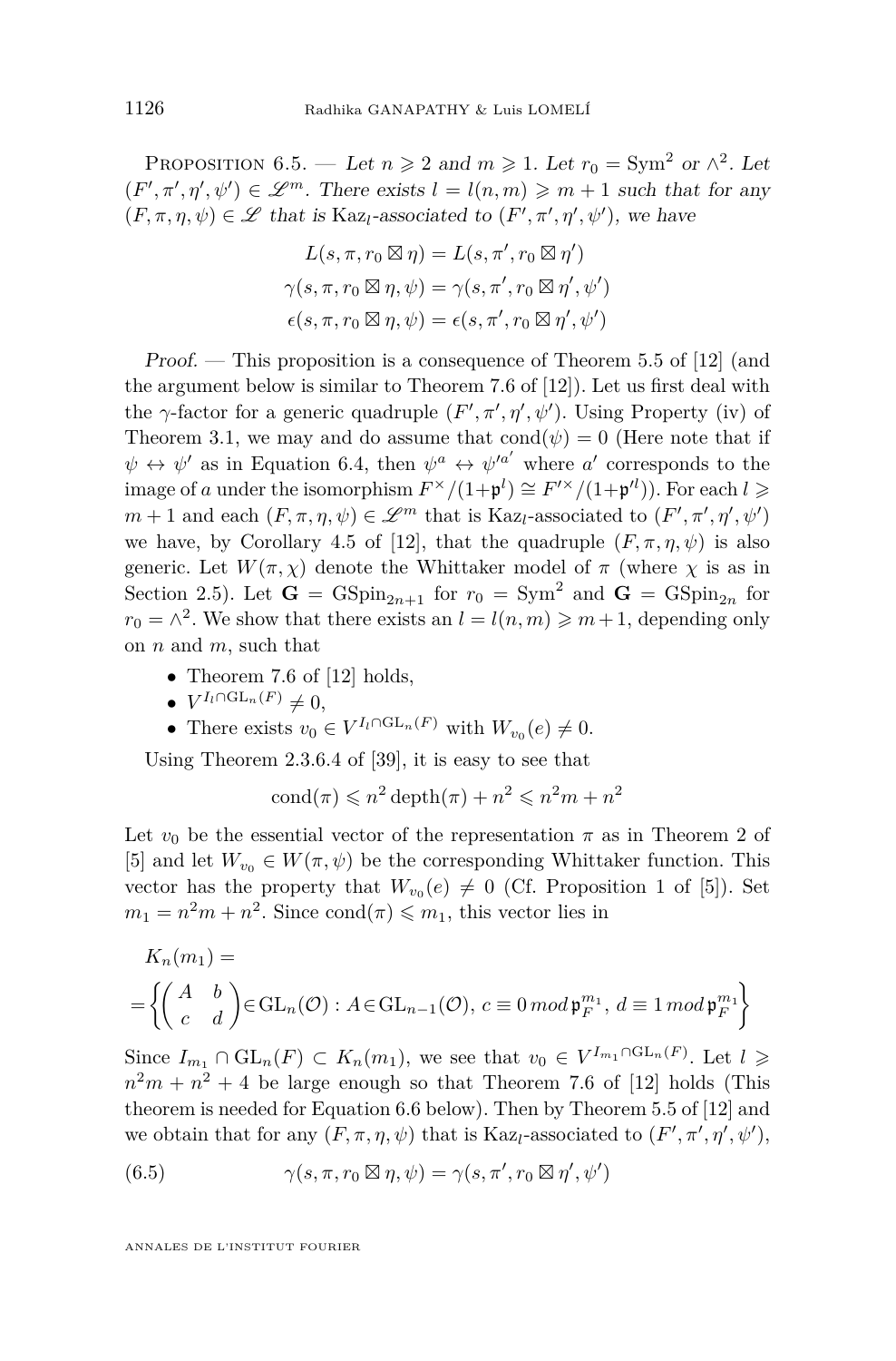<span id="page-23-0"></span>This finishes the case of a generic quadruple  $(F', \pi', \eta', \psi')$ .

The *γ*-factor in the non-generic case is defined using the Langlands classification in Equation [4.5.](#page-15-0) Let

$$
\xi' = \mathrm{ind}_{P'_n}^{\mathrm{GL}_n(F')}(\pi'_1 \boxtimes \cdots \boxtimes \pi'_d)
$$

with each  $\pi'$  quasi-tempered as before. Write  $\pi' = J(\xi')$  for the resulting Langlands quotient. Then  $\text{depth}(\pi') = \text{depth}(\pi'_1 \boxtimes \cdots \boxtimes \pi'_d)$  by Theorem 5.2 of [\[31\]](#page-28-0). Now, since temperedness, twists by unramified characters and normalized parabolic induction are all compatible with the Deligne-Kazhdan correspondence (Cf. Section 4 of [\[12\]](#page-27-0)), we in fact obtain that  $\pi = J(\xi)$ where

$$
\xi = \mathrm{ind}_{P_n}^{\mathrm{GL}_n(F)}(\pi_1 \boxtimes \cdots \boxtimes \pi_d)
$$

with  $\pi_i \leftrightarrow \pi'_i$  via  $\kappa_l$  of Equation [6.3.](#page-21-0) Now, by Theorem 7.6 of [\[12\]](#page-27-0), we have

(6.6) 
$$
\gamma(s, \pi_i \times (\pi_j \cdot \eta), \psi) = \gamma(s, \pi'_i \times (\pi'_j \cdot \eta'), \psi')
$$

(Check [\[13\]](#page-27-0) and [\[4\]](#page-27-0) for other proofs of the above equality). Combining these observations with Equation [6.5](#page-22-0) and Equation [4.5,](#page-15-0) the equality of *γ*-factors follows for a not-necessarily generic quadruple  $(F', \pi', \eta', \psi')$ .

The *L*-function is first defined for tempered representations via the *γ*factor, and then extended to the general case via the Langlands classification (Cf. Section [3.2\)](#page-12-0). Hence the equality of *L*-functions over close local fields follows from the above. Since the root numbers are defined using *L*functions and  $\gamma$ -factors, the equality of root numbers over close local fields also follows from the above.  $\Box$ 

#### **7. Plancherel measures**

In this section, we will express Plancherel measures associated to representations of the Siegel Levi subgroups over local function fields in terms of the  $\gamma$ -factors described in Theorem [3.1,](#page-10-0) and then deduce their compatibility with the Deligne-Kazhdan correspondence.

#### **7.1. Plancherel measures and** *γ***-factors**

We let  $(G, M) = (GSpin<sub>m</sub>, GL<sub>n</sub> \times GL<sub>1</sub>)$  with  $m = 2n + 1$  or 2*n*. Let *F* be a non-archimedean local field. Given  $(F, \pi, \eta, \psi) \in \mathscr{L}$  generic, let  $\tau$  be the representation of *M* obtained from  $\pi \boxtimes \eta^{-1}$ . The definition of Plancherel measure was recalled in Section [2.5,](#page-8-0) where  $\rho$ ,  $w_0$ ,  $\gamma_{w_0}(G/P)$  are introduced.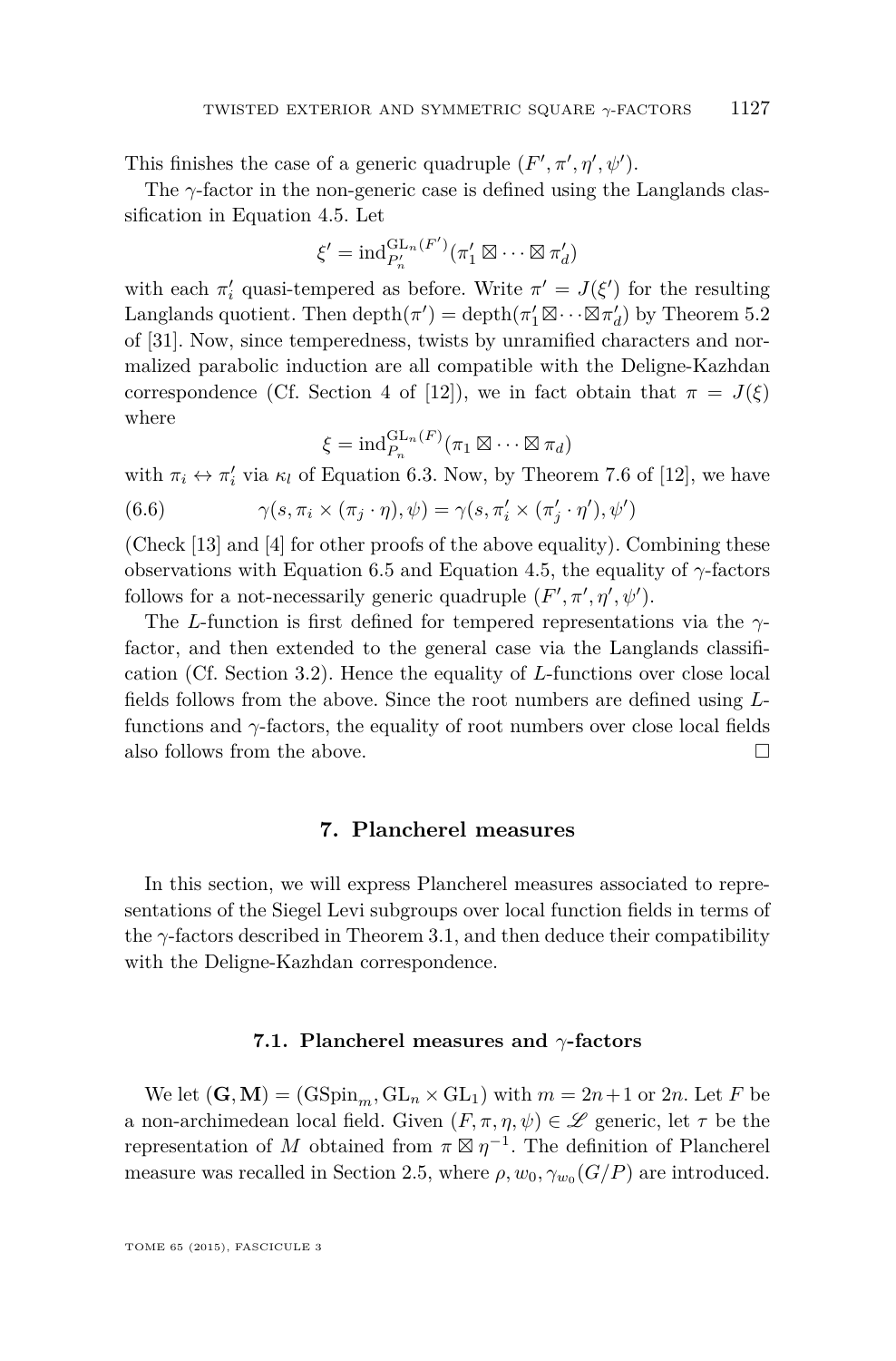<span id="page-24-0"></span>PROPOSITION 7.1. — Let  $(F, \pi, \eta, \psi) \in \mathscr{L}$  and let  $\tau$  be obtained from  $\pi \boxtimes \eta^{-1}$  as above. Let  $r_0 = \text{Sym}^2$  if  $\mathbf{G} = \text{GSpin}_{2n+1}$  and  $r_0 = \wedge^2$  if  $\mathbf{G} = \text{GSpin}_{2n}$ . Then

$$
(7.1)
$$
  
\n
$$
\gamma_{w_0}(G/P)^{-2}\mu(s,\tau,w_0) = \gamma(s,\pi,r_0 \boxtimes \eta,\psi)\gamma(-s,\pi^\vee,r_0 \boxtimes \eta^{-1},\bar{\psi})
$$
  
\n
$$
= \gamma(s,(r_0 \circ \sigma) \boxtimes \eta,\psi)\gamma(-s,(r_0 \circ \sigma^\vee) \boxtimes \eta^{-1},\bar{\psi})
$$

Proof. — With the notation of  $\S 2.5$ , we have a composition of intertwining operators

$$
\begin{array}{ccc}\nI(-s, w_0(\pi \boxtimes \eta^{-1})) & \xrightarrow{A(-s, w_0(\pi \boxtimes \eta^{-1}), \tilde{w}_0^{-1})} & I(s, \pi \boxtimes \eta^{-1}) \\
& \xrightarrow{A(s, \pi \boxtimes \eta^{-1}, \tilde{w}_0)} & I(-s, w_0(\pi \boxtimes \eta^{-1}))\n\end{array}
$$

Then

$$
\gamma_{w_0}(G/P)^{-2}\mu(s,\pi\boxtimes \eta^{-1},w_0)=C_{\chi}(s,\pi\boxtimes \eta^{-1},\tilde{w}_0)C_{\chi}(-s,w_0(\pi\boxtimes \eta^{-1}),\tilde{w}_0^{-1})
$$

follows by twice applying equation [\(2.2\)](#page-9-0).

First assume  $\pi$  is supercuspidal. Then  $\pi = |\text{det}(\cdot)|_F^{-s_0} \pi_0$ , with  $\pi_0$  unitary. We have that

$$
C_{\chi}(-s, w_0(\pi \boxtimes \eta^{-1}), \tilde{w}_0^{-1}) = C_{\chi}(-s - 2s_0, w_0(\pi_0 \boxtimes \eta^{-1}), \tilde{w}_0^{-1})
$$

Then we can apply Proposition 3.1.3 of [\[33\]](#page-28-0) and Lemma 3.1 of [\[35\]](#page-28-0) for unitary  $\pi_0$ , and we see that

$$
C_{\chi}(-s, w_0(\pi \boxtimes \eta^{-1}), \tilde{w}_0^{-1}) = C_{\bar{\chi}}(-s, \pi^{\vee} \boxtimes \eta, \tilde{w}_0)
$$

Using Equation [4.2,](#page-14-0) we obtain that

$$
\gamma_{w_0}(G/P)^{-2}\mu(s,\pi\boxtimes\eta^{-1},w_0)
$$
  
=  $\gamma(s,\pi\boxtimes\eta^{-1},(r_0\circ\rho_n)\boxtimes\text{sim}^{-1},\psi)\gamma(s,\pi^{\vee}\boxtimes\eta,(r_0\circ\rho_n)\boxtimes\text{sim}^{-1},\bar{\psi})$   
=  $\gamma(s,\pi,r_0\boxtimes\eta,\psi)\gamma(-s,\pi^{\vee},r_0\boxtimes\eta^{-1},\bar{\psi})$ 

Next, suppose that

$$
\pi \hookrightarrow \mathrm{ind}_{P_n}^{\mathrm{GL}_n(F)}(\pi_1 \boxtimes \cdots \boxtimes \pi_d)
$$

where each  $\pi_i$ ,  $1 \leq i \leq j$ , is supercuspidal. We then have what is known as Langlands lemma, although we use Shahidi's algorithmic proof (Lemma 2.1.2 of [\[33\]](#page-28-0)), to decompose Weyl group elements and the corresponding unipotent radicals. This gives

$$
\tilde{w}_0 = \prod_i \left( \prod_{j
$$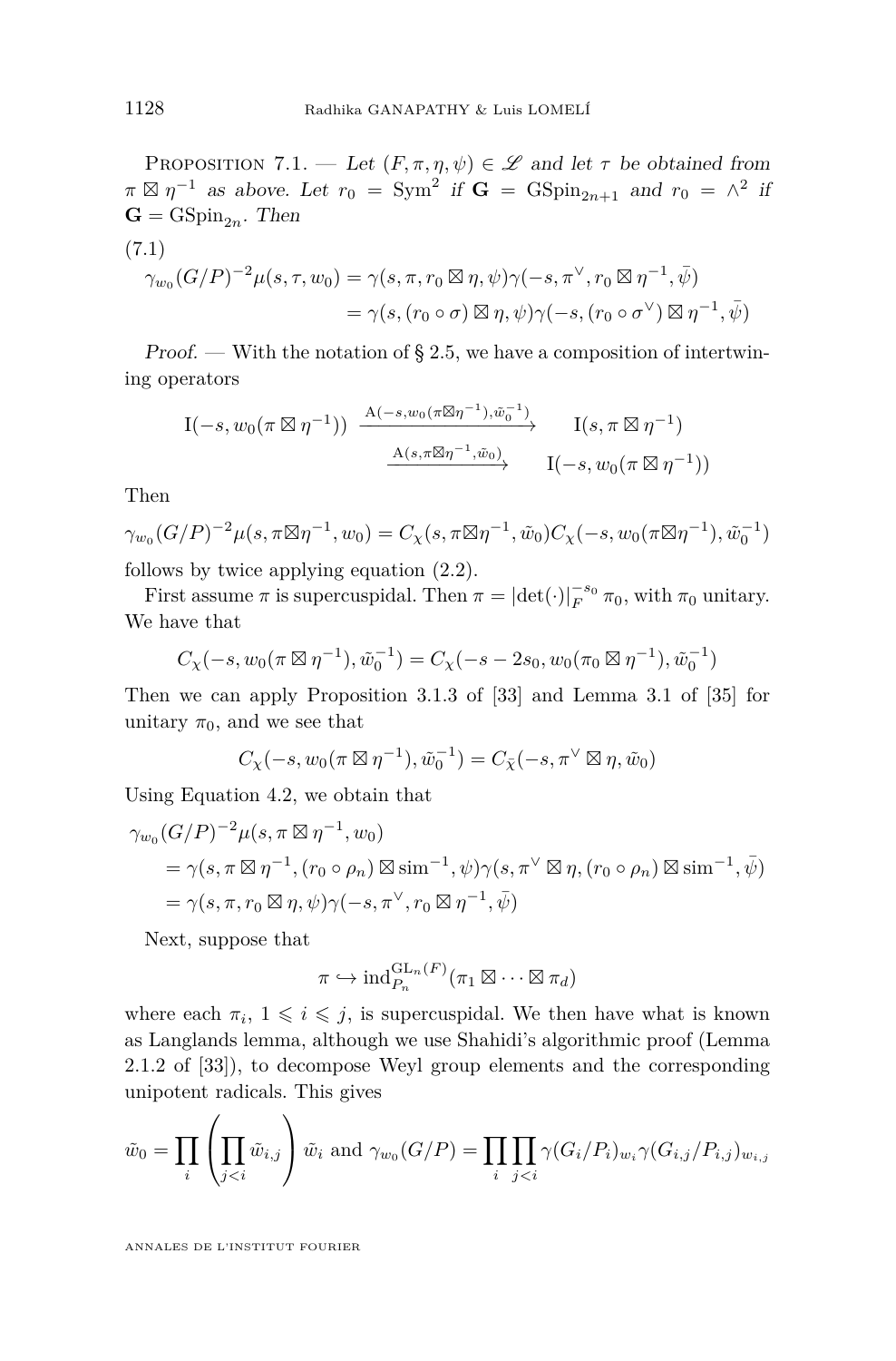and obtain a factorization of the intertwining operators, Theorem 2.1.1 of [\[33\]](#page-28-0). This allows us to prove

(7.2)  
\n
$$
A(s, \tau, \tilde{w}_0)A(-s, \tilde{w}_0(\tau), \tilde{w}_0^{-1}) = \prod_i A(s, \tau_i, \tilde{w}_i)A(-s, \tilde{w}_i(\tau_i), \tilde{w}_i^{-1})
$$
\n
$$
\times \prod_{j < i} A(s, \tau_{i,j}, \tilde{w}_{i,j})A(-s, \tilde{w}_{i,j}(\tau_{i,j}), \tilde{w}_{i,j}^{-1})
$$

Here,  $\tau_i$  is the representation  $\pi_i \boxtimes \eta^{-1}$  of  $M_i = GL_{n_i}(F) \times GL_1(F) \hookrightarrow G_i$ GSpin<sub>n<sub>i</sub></sub> $(F)$ . For the representations  $\tau_{i,j}$ , we let  $\mathbf{M}_{i,j}$  be the Levi subgroup of  $\mathbf{G}_{i,j} = \text{GSpin}_{n_i+n_j}$  corresponding to  $\theta_{i,j} = \Delta \setminus \{ \alpha_{n_i}, \alpha_{n_i+n_j} \};$  then  $\tau_{i,j}$ is the representation of  $M_{i,j}$  lifted from  $(\pi_i \boxtimes \pi_j^{\vee}) \boxtimes \eta^{-1}$  of  $(\mathrm{GL}_{n_i}(F) \times$  $\operatorname{GL}_{n_j}(F)$   $\times$   $\operatorname{GL}_1(F)$   $\hookrightarrow$   $G_{i,j}$  =  $\operatorname{GL}_{n_i+n_j}(F)$   $\times$   $\operatorname{GL}_1(F)$   $\hookrightarrow$   $\operatorname{GSpin}_{n_i+n_j}(F)$ . The Weyl group elements are  $w_i = w_{l,G_i}w_{l,M_i}$  and  $w_{i,j} = w_{l,G_{i,j}}w_{l,M_{i,j}}$ . Then, equation (7.2) leads to

$$
(7.3) \quad \gamma_{w_0}^{-2}(G/P)\mu(s,\tau,\tilde{w}_0) = \gamma_{w_0}^{-2}(G/P) \prod_i \mu(s,\tau_i,\tilde{w}_i) \prod_{j
$$

where we have equation [\(7.1\)](#page-24-0) for each  $\mu(s, \tau_i, \tilde{w}_i)$ . Furthermore, we have that  $\mu(s, \tau_{i,j}, \tilde{w}_{i,j}) = \mu(s, \pi_i \times (\pi_j \cdot \eta), \tilde{w}'_0)$ . Plancherel measures for general linear groups and the Langlands-Shahidi local coefficient are explored in [\[34\]](#page-28-0), the connection to Rankin-Selberg *γ*-factors in characteristic *p* can be made through the results of [\[20\]](#page-27-0).

For general not necessarily generic  $(F, \pi, \eta, \psi) \in \mathscr{L}$ , let  $\pi$  be obtained as in Property (xi) of § 4 from the representation of  $GL_n(F)$  parabolically induced from  $\pi_1 \boxtimes \cdots \boxtimes \pi_d$ , with each  $\pi_i = |\cdot|_F^{s_i} \pi_{i,0}$  and  $\pi_{i,0}$  is tempered. We first extend equation (7.3) to the case when  $\pi$  is a discrete series representation, and then the tempered case; we omit the details. Plancherel measures in general satisfy

$$
\gamma_{w_0}^{-2}(G/P)\mu(s,\tau,\tilde{w}_0) =
$$
  
 
$$
\gamma_{w_0}^{-2}(G/P)\prod_i \mu(s+2s_i,\tau_i,\tilde{w}_i)\prod_{j
$$

where the definition is compatible with that of  $\gamma$ -factors on  $\mathscr{L}$ .

The first equality of equation [\(7.1\)](#page-24-0) is possible in characteristic 0 thanks to Corollary 3.6 of [\[36\]](#page-28-0) and is now a consequence of Theorem [3.1](#page-10-0) of this article for local function fields. With respect to the second equality of Equation [7.1](#page-24-0) for local fields of characteristic 0, we follow the ingenious observation made in the proof of Proposition 9.2 of [\[11\]](#page-27-0). More precisely, Henniart [\[17\]](#page-27-0)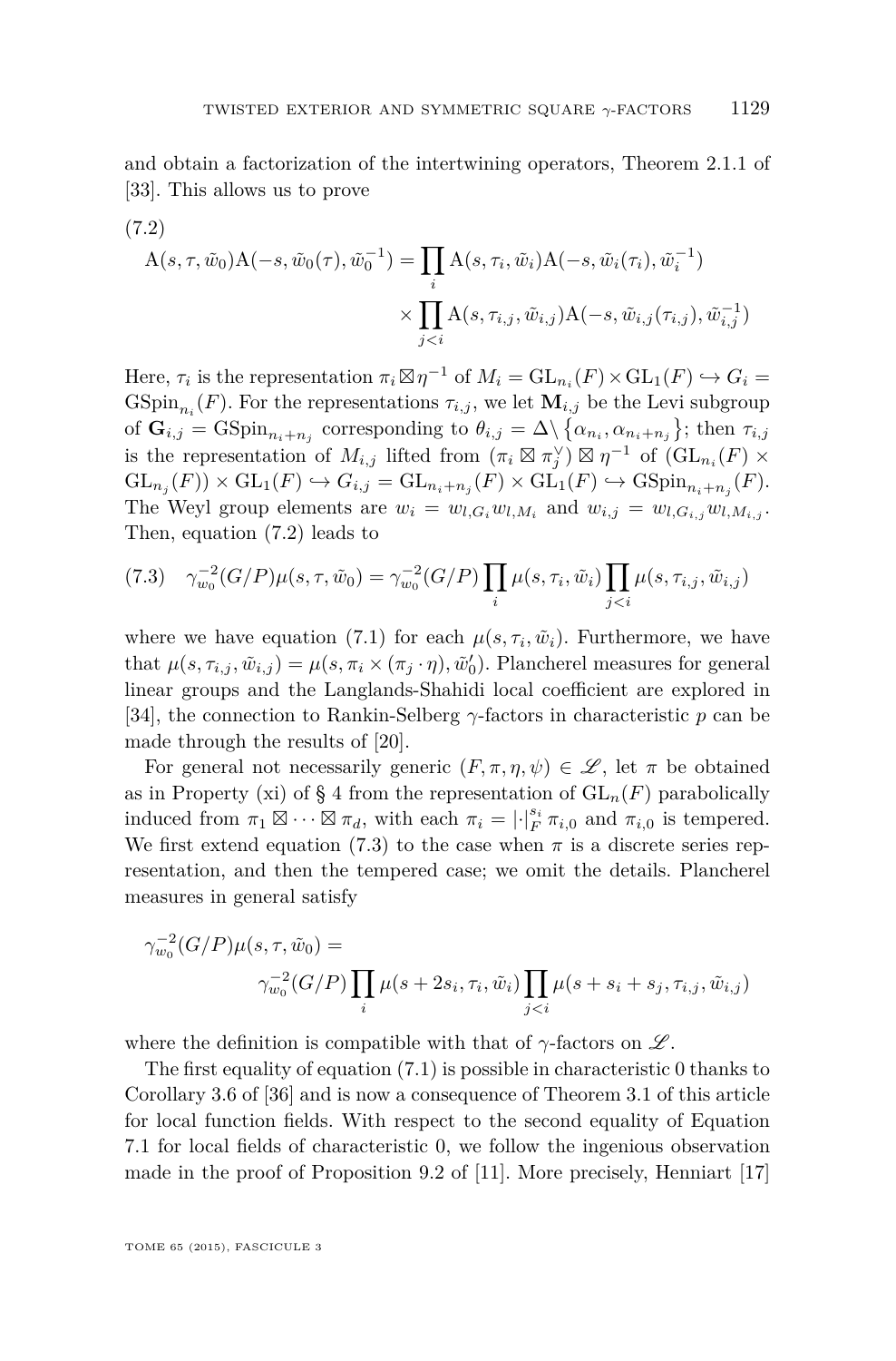<span id="page-26-0"></span>proved that, in characteristic 0, the LLC preserves the twisted exterior and symmetric square  $\gamma$ -factors up to a root of unity  $\alpha$ , that is

$$
\gamma(s,\pi,r_0\boxtimes \eta,\psi)=\alpha\,\gamma(s,(r_0\circ\sigma)\otimes\eta,\psi)
$$

Then the key observation is that

$$
\gamma(s,\pi,r_0 \boxtimes \eta,\psi)\gamma(-s,\pi^{\vee},r_0 \boxtimes \eta^{-1},\bar{\psi})
$$
  
= 
$$
\frac{\gamma(s,\pi,r_0 \boxtimes \eta,\psi)}{\gamma(1-s,\pi,r_0 \boxtimes \eta,\psi)}
$$
 (Equation 3.10 of [36])  
= 
$$
\frac{\alpha \gamma(s,(r_0 \circ \sigma) \otimes \eta,\psi)}{\alpha \gamma(1-s,(r_0 \circ \sigma) \otimes \eta,\psi)}
$$
  
= 
$$
\gamma(s,(r_0 \circ \sigma) \otimes \eta,\psi)\gamma(-s,(r_0 \circ \sigma^{\vee}) \otimes \eta^{-1},\bar{\psi})
$$

This proves the second equality of Equation [7.1](#page-24-0) for local fields of characteristic 0. For local function fields, this second equality is a consequence of Theorem [5.1.](#page-17-0)

#### **7.2. Transfer of Plancherel measures**

Having expressed the Plancherel measure in terms of the *γ*-factors, we obtain the following corollary on the equality of Plancherel measures over close local fields. More precisely,

COROLLARY 7.2. — Let  $n \ge 2$  and  $m \ge 1$ . Let  $r_0 = Sym^2$  or  $\wedge^2$ . Let  $(F', \pi', \eta', \psi') \in \mathcal{L}^m$ . There exists  $l = l(n, m) \geq m + 1$  such that for any  $(F, \pi, \eta, \psi) \in \mathscr{L}$  that is Kaz<sub>l</sub>-associated to  $(F', \pi', \eta', \psi')$ , we have

$$
\mu(s, \pi \boxtimes \eta^{-1}, w_0) = \mu(s, \pi' \boxtimes \eta'^{-1}, w_0)
$$

Proof. — This is a consequence of Proposition [7.1](#page-24-0) and Proposition [6.5.](#page-22-0) We can also deduce this by combining Proposition [7.1](#page-24-0) and Proposition [6.2](#page-20-0) of this article with Theorem 7.7 of [\[12\]](#page-27-0). A direct proof of this equality, without involving the  $\gamma$ -factors, can be found in Section 6 of [\[12\]](#page-27-0).

#### BIBLIOGRAPHY

- [1] E. Artin & J. Tate, Class field theory, AMS Chelsea Publishing, Providence, RI,  $2009$ , Reprinted with corrections from the 1967 original, viii $+194$  pages.
- [2] M. Asgari, "Local *L*-functions for split spinor groups", Canad. J. Math. **54** (2002), no. 4, p. 673-693.
- [3] M. Asgari & F. Shahidi, "Generic transfer for general spin groups", Duke Math. J. **132** (2006), no. 1, p. 137-190.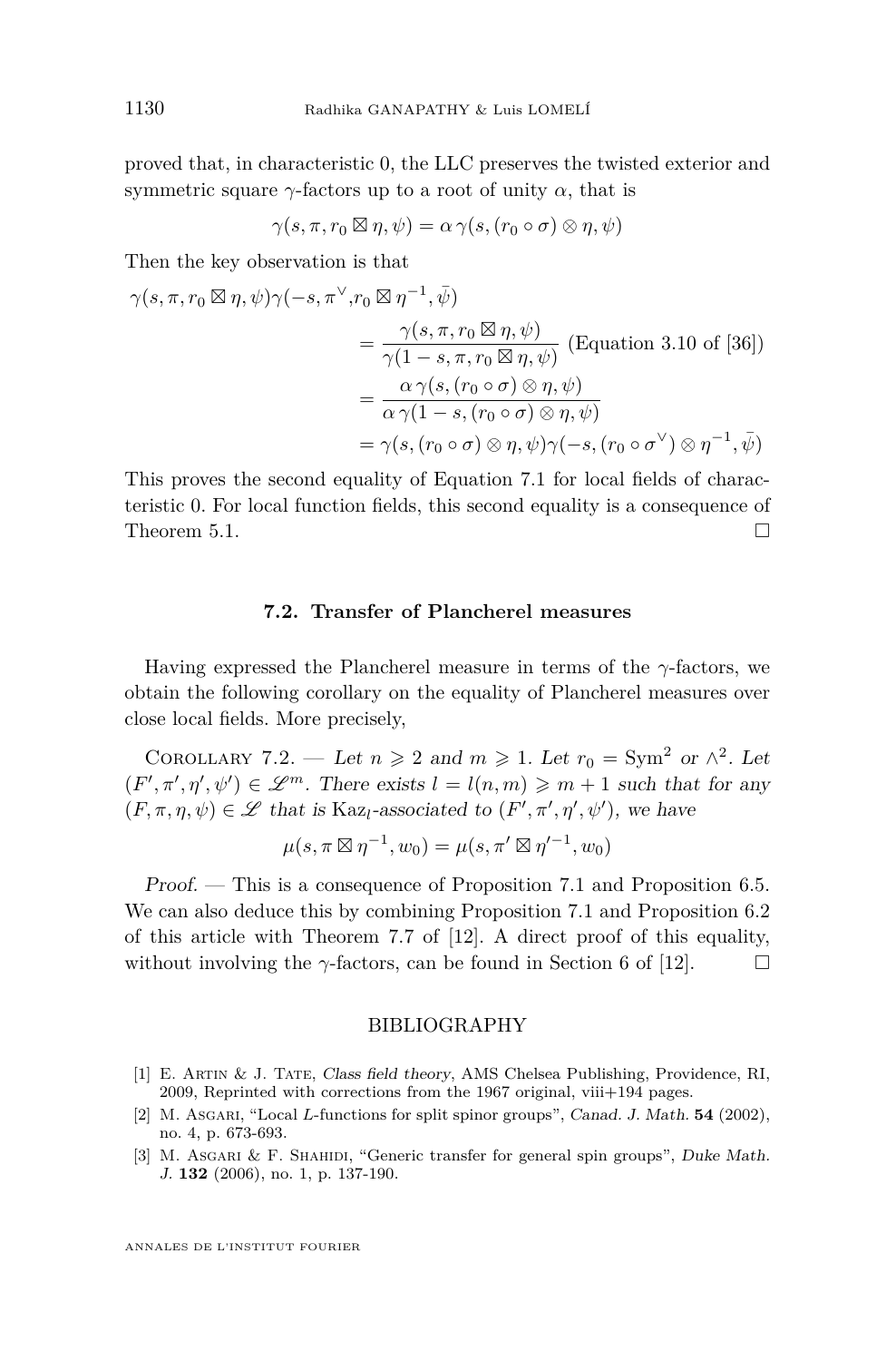- <span id="page-27-0"></span>[4] A.-M. Aubert, P. Baum, R. Plymen & M. Solleveld, "The local Langlands correspondence for inner forms of *SLn*", <http://arxiv.org/abs/1305.2638>.
- [5] C. J. BUSHNELL & G. HENNIART, "An upper bound on conductors for pairs", J. Number Theory **65** (1997), no. 2, p. 183-196.
- [6] J. W. Cogdell, I. I. Piatetski-Shapiro & F. Shahidi, "Stability of *γ*-factors for quasi-split groups", J. Inst. Math. Jussieu **7** (2008), no. 1, p. 27-66.
- [7] J. W. COGDELL, F. SHAHIDI & T. L. TSAI, "Local Langlands correspondence for  $GL(n)$  and the exterior and symmetric square  $\epsilon$ -factors", [http://arxiv.org/abs/](http://arxiv.org/abs/1412.1448) [1412.1448](http://arxiv.org/abs/1412.1448).
- [8] B. CONRAD, "Reductive group schemes", SGA3 summer school.
- [9] P. Deligne, "Les corps locaux de caractéristique *p*, limites de corps locaux de caractéristique 0", in Representations of reductive groups over a local field, Travaux en Cours, Hermann, Paris, 1984, p. 119-157.
- [10] P. Deligne & G. Henniart, "Sur la variation, par torsion, des constantes locales d'équations fonctionnelles de fonctions *L*", Invent. Math. **64** (1981), no. 1, p. 89-118.
- [11] W. T. GAN & S. TAKEDA, "The local Langlands conjecture for  $GSp(4)$ ", Ann. of Math. (2) **173** (2011), no. 3, p. 1841-1882.
- [12] R. GANAPATHY, "The local Langlands correspondence for  $GSp<sub>4</sub>$  over local function fields", <http://arxiv.org/abs/1305.6088>.
- [13] ——— , The Deligne-Kazhdan philosophy and the Langlands conjectures in positive characteristic, ProQuest LLC, Ann Arbor, MI, 2012, Thesis (Ph.D.)–Purdue University, 89 pages.
- [14] M. Harris & R. Taylor, The geometry and cohomology of some simple Shimura varieties, Annals of Mathematics Studies, vol. 151, Princeton University Press, Princeton, NJ, 2001, With an appendix by Vladimir G. Berkovich, viii+276 pages.
- [15] G. Henniart, "Une preuve simple des conjectures de Langlands pour GL(*n*) sur un corps *p*-adique", Invent. Math. **139** (2000), no. 2, p. 439-455.
- [16] ——— , "Une caractérisation de la correspondance de Langlands locale pour GL(*n*)", Bull. Soc. Math. France **130** (2002), no. 4, p. 587-602.
- [17] ——— , "Correspondance de Langlands et fonctions *L* des carrés extérieur et symétrique", Int. Math. Res. Not. IMRN (2010), no. 4, p. 633-673.
- [18] G. HENNIART & L. LOMELÍ, "Local-to-global extensions for  $GL_n$  in non-zero characteristic: a characterization of  $\gamma_F(s, \pi, \text{Sym}^2, \psi)$  and  $\gamma_F(s, \pi, \wedge^2, \psi)$ ", Amer. J. Math. **133** (2011), no. 1, p. 187-196.
- [19] ——— , "Characterization of *γ*-factors: the Asai case", Int. Math. Res. Not. IMRN (2013), no. 17, p. 4085-4099.
- [20] ——— , "Uniqueness of Rankin-Selberg products", J. Number Theory **133** (2013), no. 12, p. 4024-4035.
- [21] R. Howe, Harish-Chandra homomorphisms for *p*-adic groups, CBMS Regional Conference Series in Mathematics, vol. 59, Published for the Conference Board of the Mathematical Sciences, Washington, DC; by the American Mathematical Society, Providence, RI, 1985, With the collaboration of Allen Moy, xi+76 pages.
- [22] D. KAZHDAN, "Representations of groups over close local fields", J. Analyse Math. **47** (1986), p. 175-179.
- [23] M.-A. Knus, Quadratic and Hermitian forms over rings, Grundlehren der Mathematischen Wissenschaften [Fundamental Principles of Mathematical Sciences], vol. 294, Springer-Verlag, Berlin, 1991, With a foreword by I. Bertuccioni, xii+524 pages.
- [24] M.-A. KNUS, A. MERKURJEV, M. ROST & J.-P. TIGNOL, The book of involutions, American Mathematical Society Colloquium Publications, vol. 44, American Mathematical Society, Providence, RI, 1998, With a preface in French by J. Tits, xxii+593 pages.